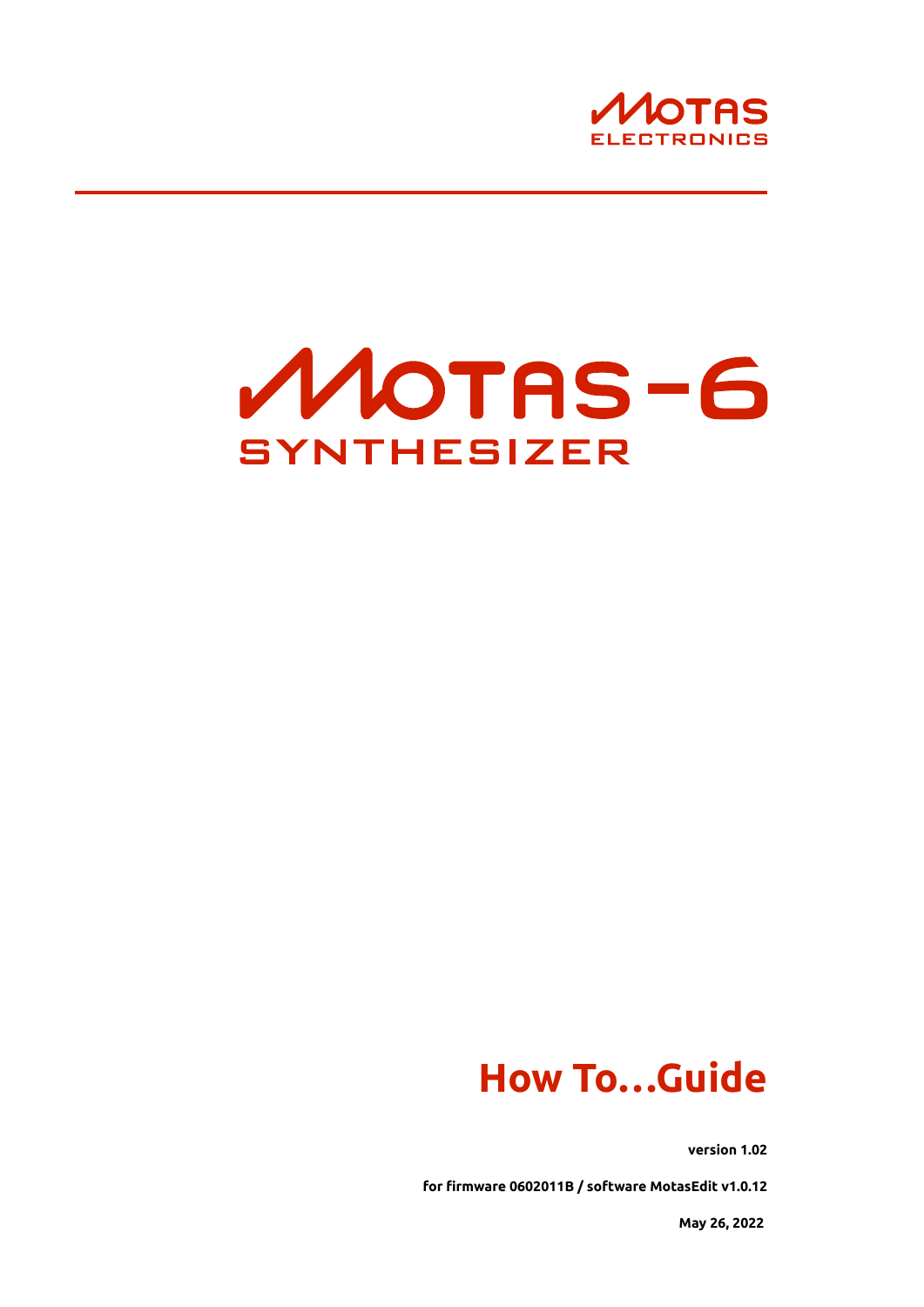## **Contents**

| $\mathbf{1}$   | Introduction (Contact and Contact and Contact and Contact and Contact and Contact and Contact and Contact and<br>$\mathbf{1}$                                                                                                                    |  |
|----------------|--------------------------------------------------------------------------------------------------------------------------------------------------------------------------------------------------------------------------------------------------|--|
| 2 <sup>1</sup> |                                                                                                                                                                                                                                                  |  |
| 2.1            | Change the active parameter page without adjusting the offset values 2                                                                                                                                                                           |  |
| 2.2            | Adjust page offset values without changing the active parameter page.<br>$\overline{2}$                                                                                                                                                          |  |
| 2.3            | $\overline{2}$                                                                                                                                                                                                                                   |  |
| 2.4            | $\overline{2}$                                                                                                                                                                                                                                   |  |
| 2.5            | $\overline{2}$                                                                                                                                                                                                                                   |  |
| 2.6            | Initialise patch settings. The contract of the control of the control of the control of the control of the control of the control of the control of the control of the control of the control of the control of the control of<br>$\overline{2}$ |  |
| 2.7            | $\overline{\mathbf{3}}$                                                                                                                                                                                                                          |  |
| 2.8            | Control using a PC <sub>2</sub> by a control of the control of the control of the control of the control of the control of the control of the control of the control of the control of the control of the control of the control of the<br>3     |  |
| 2.9            | Update the firmware the condition of the condition of the condition of the condition of the condition of the condition of the condition of the condition of the condition of the condition of the condition of the condition o<br>$\overline{3}$ |  |
| 2.10           | $\overline{4}$                                                                                                                                                                                                                                   |  |
| 2.11           | $\overline{4}$                                                                                                                                                                                                                                   |  |
| 2.12           | $\overline{4}$                                                                                                                                                                                                                                   |  |
| 2.13           | 5                                                                                                                                                                                                                                                |  |
| 2.14           | 5                                                                                                                                                                                                                                                |  |
| 2.15           | 6                                                                                                                                                                                                                                                |  |
| 2.16           | 6                                                                                                                                                                                                                                                |  |
| 2.17           | Paraphonic playing the content of the content of the content of the content of the content of the content of the content of the content of the content of the content of the content of the content of the content of the cont<br>$\overline{7}$ |  |
| 2.18           | Use the arpeggiator without an external keyboard (e.g. and a subset of energy contact of the state of the state of the state of the state of the state of the state of the state of the state of the state of the state of the<br>$\overline{7}$ |  |
| 2.19           | Setup custom tunings and a contact and a contact and a contact and a contact and a contact and a contact and a<br>8                                                                                                                              |  |
| 2.20           | Live tweaking: modify any patch parameter using MIDI CCs or rotary knobs<br>$\overline{\phantom{0}}$ 8                                                                                                                                           |  |
|                |                                                                                                                                                                                                                                                  |  |
| 3 <sup>1</sup> | 10                                                                                                                                                                                                                                               |  |
| 3.1            | Source options (ed. a) and a control of the control of the control of the control of the control of the control of the control of the control of the control of the control of the control of the control of the control of th                   |  |
| 3.2            | Function. The property of the property of the property of the property of the property of the property of the<br>11                                                                                                                              |  |
| 3.3            | 12                                                                                                                                                                                                                                               |  |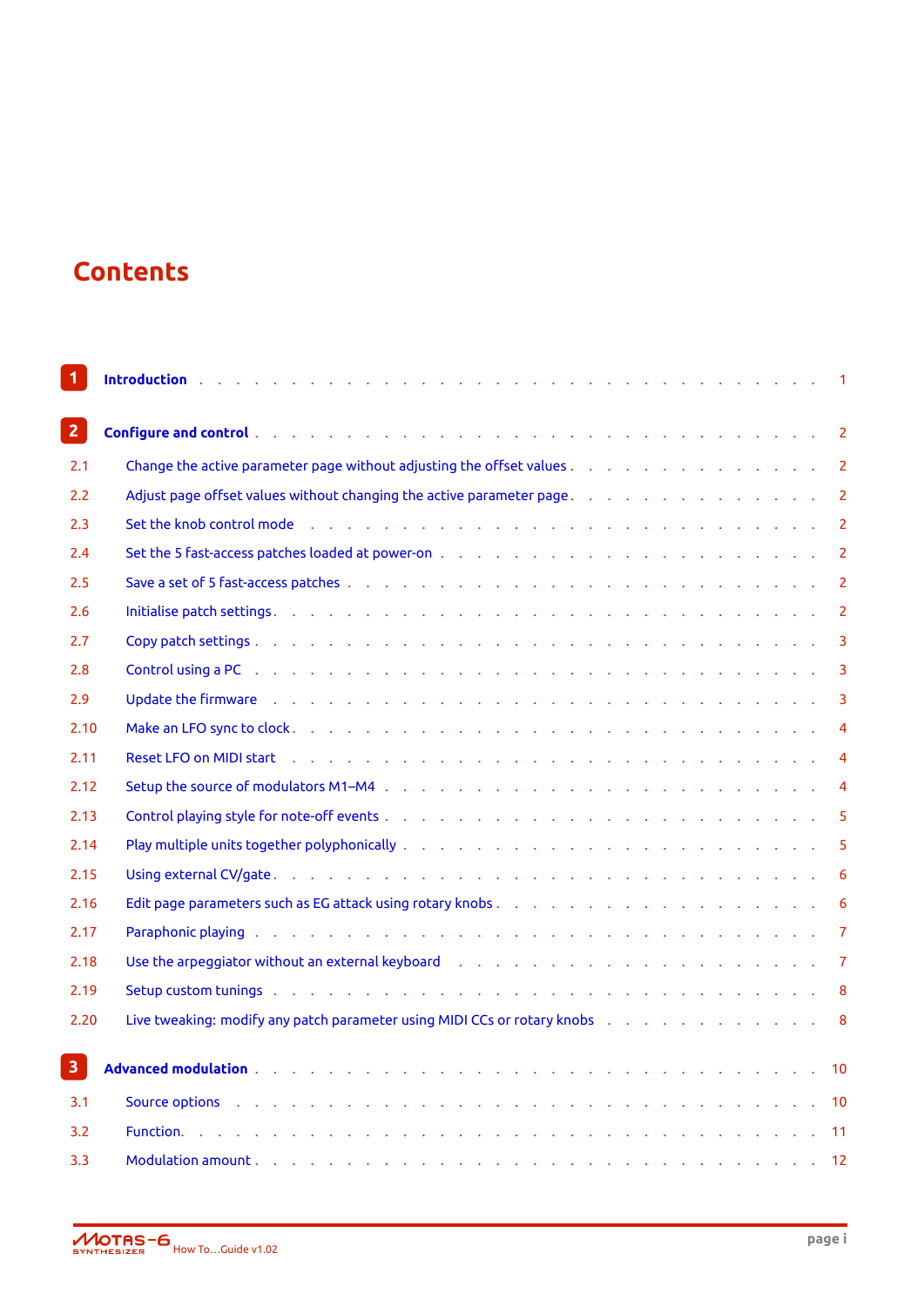| 3.4                     | Destination des conservations and conservation of the conservation of the conservation of the Destination of the Destination of the Destination of the Destination of the Destination of the Destination of the Destination of |  |  |  |  |  |  |  |  |    |
|-------------------------|--------------------------------------------------------------------------------------------------------------------------------------------------------------------------------------------------------------------------------|--|--|--|--|--|--|--|--|----|
| 3.5                     |                                                                                                                                                                                                                                |  |  |  |  |  |  |  |  |    |
| 3.6                     |                                                                                                                                                                                                                                |  |  |  |  |  |  |  |  |    |
| $\overline{\mathbf{4}}$ | Sound design by a contract and a contract of the contract of the contract of the contract of the contract of the contract of the contract of the contract of the contract of the contract of the contract of the contract of t |  |  |  |  |  |  |  |  |    |
| 4.1                     |                                                                                                                                                                                                                                |  |  |  |  |  |  |  |  |    |
| 4.2                     |                                                                                                                                                                                                                                |  |  |  |  |  |  |  |  |    |
| 4.3                     |                                                                                                                                                                                                                                |  |  |  |  |  |  |  |  |    |
| 4.4                     |                                                                                                                                                                                                                                |  |  |  |  |  |  |  |  |    |
| 4.5                     |                                                                                                                                                                                                                                |  |  |  |  |  |  |  |  |    |
| 4.6                     |                                                                                                                                                                                                                                |  |  |  |  |  |  |  |  |    |
| 4.7                     | Set LFOs to track pitch for AM- and FM-type sounds (enterpression of enterpress of the CHA state of the Set Li                                                                                                                 |  |  |  |  |  |  |  |  |    |
| 4.8                     |                                                                                                                                                                                                                                |  |  |  |  |  |  |  |  |    |
| 4.9                     | Change the EG response shape editorial enterprise enterprise enterprise enterprise to the EG response shape editorial enterprise enterprise enterprise to the EG response shape                                                |  |  |  |  |  |  |  |  |    |
| 4.10                    |                                                                                                                                                                                                                                |  |  |  |  |  |  |  |  |    |
| 4.11                    |                                                                                                                                                                                                                                |  |  |  |  |  |  |  |  |    |
| 4.12                    |                                                                                                                                                                                                                                |  |  |  |  |  |  |  |  |    |
| 4.13                    |                                                                                                                                                                                                                                |  |  |  |  |  |  |  |  |    |
| 4.14                    | Design and use custom LFO waveforms (edge of edge of edge of edge of edge of edge of edge of edge of the edge of the edge of the edge of the edge of the edge of the edge of the edge of the edge of the edge of the edge of t |  |  |  |  |  |  |  |  |    |
| A                       | Real-time patch changes using MIDI NRPNs (et al., et al., et al., et al., et al., et al., et al., et al., 20                                                                                                                   |  |  |  |  |  |  |  |  |    |
| A.1                     | NRPN control of advanced modulation (education of the control of the control of a control of advanced modulation (education of the control of the control of 21 and 21 and 22 and 22 and 22 and 22 and 22 and 22 and 22 and 22 |  |  |  |  |  |  |  |  |    |
| $\mathbf{B}$            | MIDI Implementation Chart (Contact Contact Contact Contact Contact Contact Contact Contact Contact Contact Contact Contact Contact Contact Contact Contact Contact Contact Contact Contact Contact Contact Contact Contact Con |  |  |  |  |  |  |  |  | 22 |
| $\mathsf{C}$            | MIDI SysEx messages but a contract of the contract of the contract of the contract of the contract of the contract of the contract of the contract of the contract of the contract of the contract of the contract of the cont |  |  |  |  |  |  |  |  |    |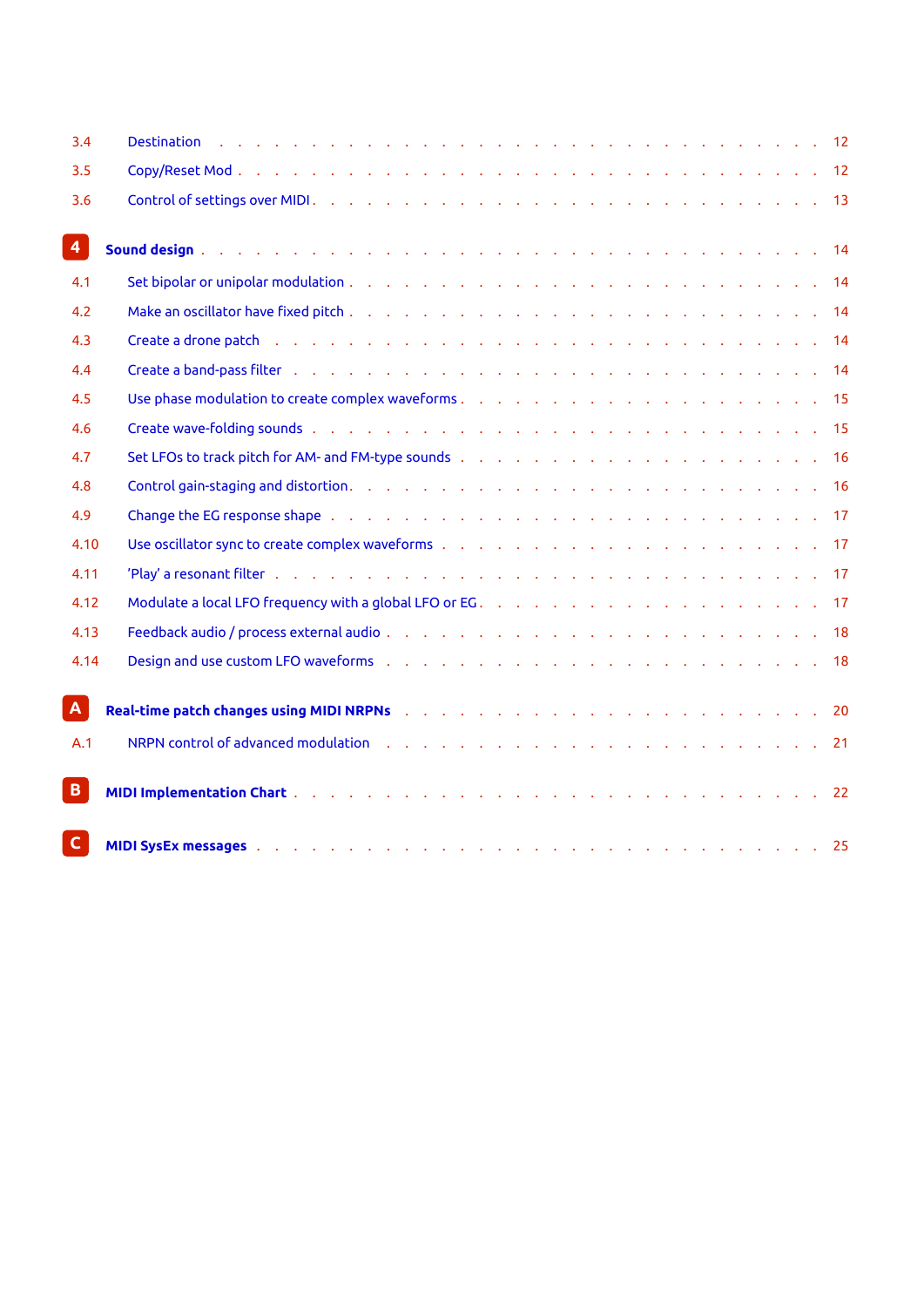### **1 Introduction**

The  $\mathcal M$ OTAS – 6 synthesizer is a very powerful and complex instrument and so it takes time to fully appreciate and understand all the capabilities and possibilities. It is hoped that this guide, in conjunction with the User Guide, makes this process a little faster and easier, as well as perhaps revealing some capabilities or techniques that you weren't aware of.

<span id="page-3-0"></span>This How to... guide is intended to suppliment the  $\mathcal M$ OTAS – 6 User Guide available from motas-synth.uk/downloads.html. Whereas the User Guide works through each of the features in order, this guide often takes [an alternat](#page-3-0)ive approach where it is explained how to setup or use the features/settings to achieve a goal. This guide also expands on some more advanced topics that are not covered in detail in the User Guide.

We suggest [that you als](#page-3-0)o read the appropriate section(s) in the User Guide. If further guidance is needed please email support@motas-synth.uk

For the latest news, firmware and document updates please visit www.motas-synth.uk.

Whilst every effort has been made to ensure that this guide is as accurate as possible Motas Electronics Limited will not be liable for any erroneous information. This manual may be updated at any time without prior notice. Please check the website for updates.

This guide or any portion of it may not be reproduced in any form without the manufacturer's express consent.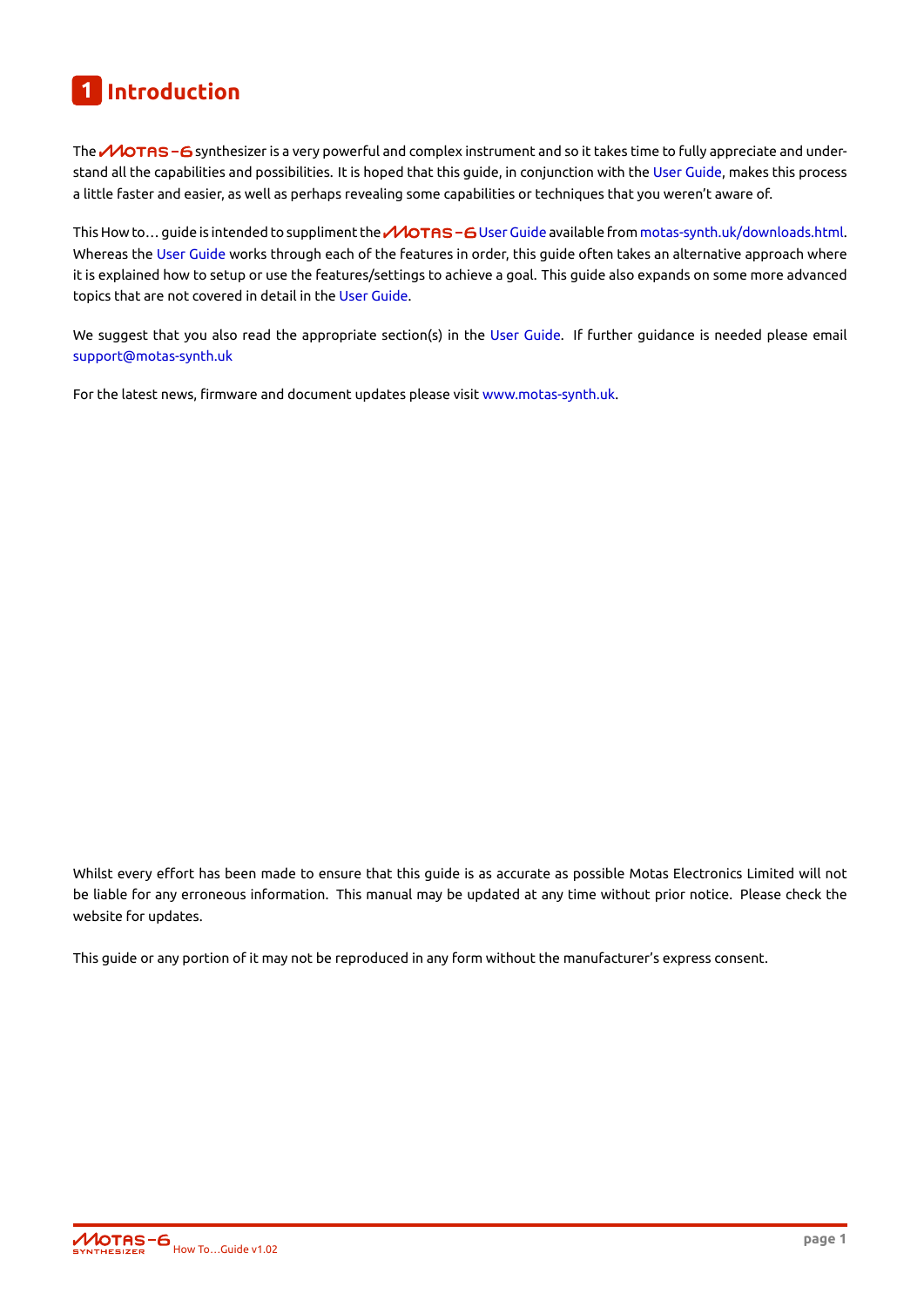## **2 Configure and control**

#### <span id="page-4-0"></span>**2.1 Change the active parameter page without adjusting the offset values**

Engage the 'value lock' feature  $\sqrt[8]{\mathbb{F}_2}$  **value lock** to prevent the offset parameter from changing and then turn the  $\sqrt{\ }$  rotary knob corresponding to the new parameter page you want to access.

Another approach is to turn the  $\sqrt{\circ}$  rotary knob to access the new page and then turn the  $\widehat{\circ}$  rotary knob back to restore the setting, however it can be hard to set the value exactly back as original which may be important e.g. when accessing the oscillator pitch control pages.

#### <span id="page-4-1"></span>**2.2 Adjust page offset values without changing the active parameter page**

Engage the 'page lock' feature  $\sqrt[8]{\mathbb{F}_2}$  **page lock** to prevent the active page from changing. This can be useful when you are busy setting the modulation settings on a page but you find that other pages need their offsets tweaking (such as filter cutoff, or signal levels) but you don't want to leave the current page. Another use case is when wanting to study the oscilloscope or spectrum analyser whilst adjusting settings.

#### <span id="page-4-2"></span>**2.3 Set the knob control mode**

Since the rotary knobs **1** are real potentiometers (and not continuous encoders) the current knob value will typically not match the offset setting when a new patch is loaded.

There are 5 options to set how turning a knob affects the patch offset value: (excluding the pitch controls which always use relative mode):

| <b>RELATIVE</b> | relative change                   |
|-----------------|-----------------------------------|
| JUMPI           | value jumps to knob position once |
|                 | knob is moved a small amount      |
| SNAP            | no changes until knob position    |
|                 | matches current value             |
| <b>SCALED</b>   | scaled changes giving maximum     |
|                 | immediate control                 |

<span id="page-4-3"></span>You may find that the  $\overline{S}$  of  $\overline{S}$  and mode is the best choice as this mode gives maximum control of the offset by compressing/expanding changes depending on the position of the knob relative to the current offset value.

#### **2.4 Set the 5 fast-access patches loaded at power-on**

Pressing  $\sqrt[8]{m}$  ,  $\sqrt[8]{m}$  **2** ,  $\sqrt[8]{m}$  **3** ,  $\sqrt[8]{m}$  **4** or  $\sqrt[8]{m}$  **5** normally switches between 5 fast-access patches. To set these patches first load in the desired patches into each of the slots and/or edit the patch settings in each slot. Then press  $\sqrt[8]{\mathbb{F}_2}$  save and choose the  $\overline{31112}$   $\overline{31111}$   $\overline{112}$  option. This will save the current 5 patches in the fast-access slots to be restored at next power-on.

| SAVE PATCH       |  |
|------------------|--|
| U BANK 1         |  |
| NUMH STRINGS     |  |
| 4 - SAVE STARTUP |  |

#### <span id="page-4-4"></span>**2.5 Save a set of 5 fast-access patches**

You may want this set of 5 patches for a live performance to be able to quickly switch between patches, or as a set for use with the vector morphing feature, or as a set for use with the arpeggiator set to cycle through patches.

First load in the desired patches into each of the 5 fastaccess slots and/or edit the patch settings in each slot. Then press  $\sqrt[3]{m}$  sequence and then press  $\sqrt[3]{m}$  save to save into one of the 16 slots (2 banks of 8 sequences). Saving as a 'sequence' allows saving of the set of 5 patches together, even if the sequence data is empty or not used.

#### <span id="page-4-5"></span>**2.6 Initialise patch settings**

When on a patch parameter page press  $\sqrt[8]{\mathfrak{m}}$  **example** to enter the copy/reset/randomise page. Then press  $\sqrt[8]{\cdot\frac{1}{2}}$  to initialise (reset) the current patch to default settings. The patch parameter mappings and other settings (under the setup pages) are also reset to default values.

To reset the patch parameters only on the current page press  $\sqrt[8]{m}$   $\leftarrow$  .

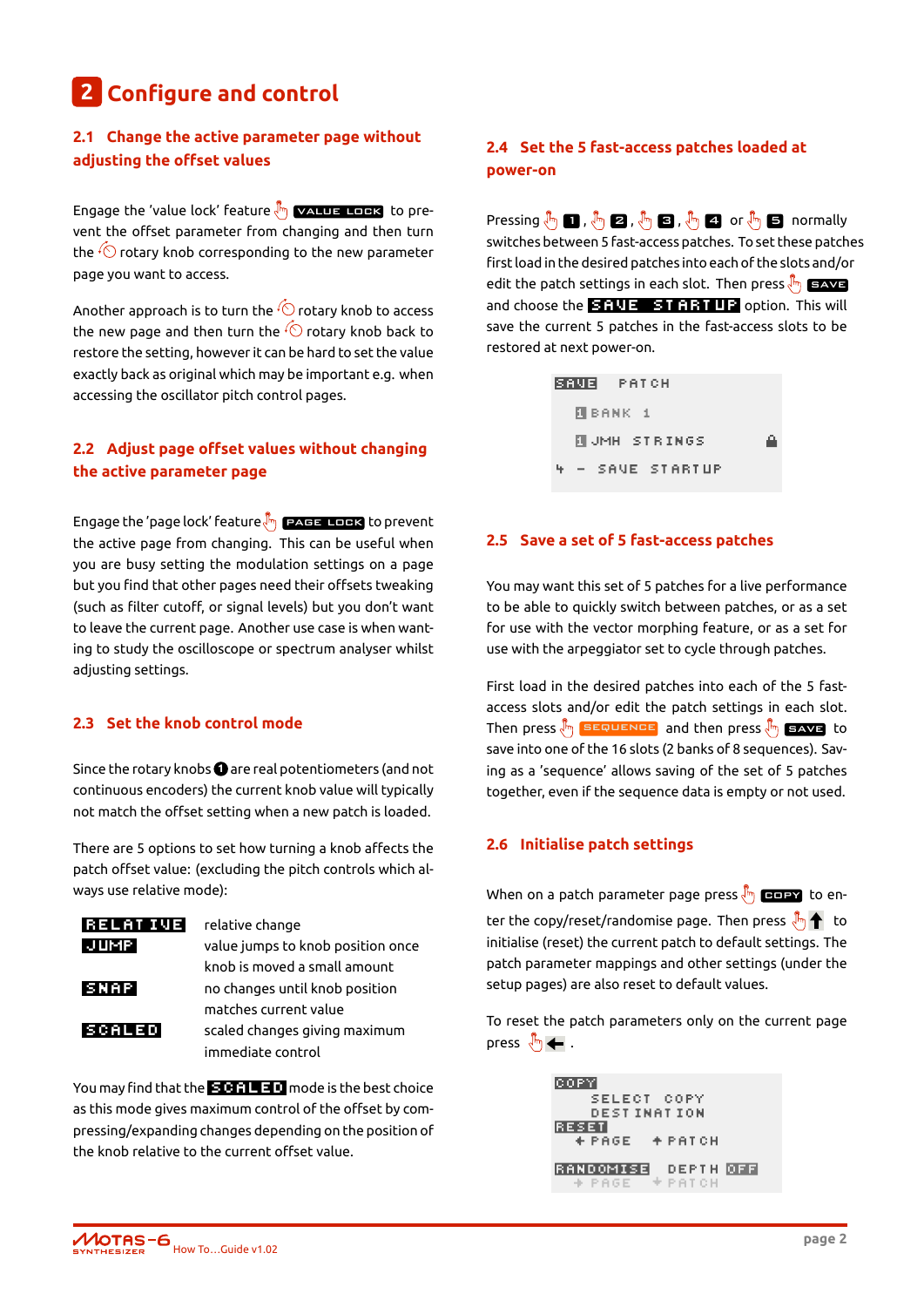#### **2.7 Copy patch settings**

<span id="page-5-0"></span>When on a patch parameter page press  $\sqrt[8]{\mathbb{F}_2}$  and to enter the copy/reset/randomise page.



#### **Copy entire patch**

Press the new patch preset destination  $\sqrt[3]{\mathbf{m}}$   $\mathbf{B}$  –  $\sqrt[3]{\mathbf{m}}$   $\mathbf{B}$  to copy the patch settings over to the new fast-access preset destination.

#### **Copy modulation settings to all pages**

To copy the MIDI/CV modulations setting for that modulation source from the current page to *all* parameter pages press  $\sqrt[3]{\mathbb{N}}$  ,  $\overline{\mathbf{M1}}$  ,  $\sqrt[3]{\mathbb{N}}$  ,  $\overline{\mathbf{M2}}$  ,  $\sqrt[3]{\mathbb{N}}$  ,  $\overline{\mathbf{M3}}$  ,  $\overline{\mathbb{N}}$  ,  $\overline{\mathbf{M3}}$ or  $\sqrt[8]{\mathsf{m}}$  **M4**. The copy operation replicates the amount, secondary amount, secondary destination and unipolar mode to all pages.

A fast way to zero a modulation on all pages is to set the values to zero and then do a copy-to-all pages operation

#### **Copy global LFO settings to all pages**

To copy the chosen global LFOx and the LFOx modulation amount to *all* pages from the current page press  $\sqrt[8]{\cdot}$ for LFOx.

#### **Copy local LFO settings to all pages**

Press  $\sqrt[8]{m}$  or  $\sqrt[8]{m}$  **EREQUENCY** for the local LFO to copy the corresponding values to *all* pages from the current page. To copy the local LFO modulation amount and other LFO settings (e.g. single-shot mode, pitch track etc.) to *all* pages from the current page press  $\sqrt[8]{\cdot}$  for LFO.

#### **Copy EG settings to all pages**

If a local EG is active on the current page then pressing  $\mathbb{F}_{\mathbb{Z}}$  ,  $\mathbb{F}_{\mathbb{Z}}$  ,  $\mathbb{F}_{\mathbb{Z}}$  ,  $\mathbb{F}_{\mathbb{Z}}$  ,  $\mathbb{F}_{\mathbb{Z}}$  ,  $\mathbb{F}_{\mathbb{Z}}$  , will copy the corresponding values to *all* pages which are also set to use a local EG. Press  $\sqrt[8]{\cdot}$  for EG to copy the EG modulation amount and other EG parameters (e.g. keytrack, shape etc) to *all* pages from the current page and set the EG to the same type (either local EG or global EG 1–4).

#### **2.8 Control using a PC**

<span id="page-5-1"></span>Free software MotasEdit for controlling  $\mathcal M$ OTAS-6 is available from www.motas-synth.uk/downloads.html. This software is available as a standalone executable and as a plug-in version for use with 3rd party DAW software.

For best resul[ts always use a USB connection as the](https://www.motas-synth.uk/downloads.html) data transfer is faster than using MIDI DIN connectors.

The MotasEdit software allows you to apply firmware updates (see 2.9), control **MOTAS - 6** patch settings, archive (load and save) patch, pattern and sequence settings, live screenshots and more.

To send (i.[e. c](#page-5-2)ontrol)  $\mathcal M$ OTAS-6 patch settings from the computer MIDI NRPN messages are used. For firmware updating, archiving of data, live screenshots and other functions SysEx data is used. Normally you would set NRPN+SYSEX for both USB IN and USB OUT

to allow full bi-directional functionality on  $$ 14 . If you are using MIDI DIN connections then you would need to set the **MIDI**  $\blacksquare$  **II** and **MIDI** OUT settings appropriately.

|      |     | INRPN / SYSEX / | THRU         |
|------|-----|-----------------|--------------|
| MIDI | I N |                 |              |
| MIDI | OUT |                 | OFF          |
|      |     |                 |              |
|      |     |                 |              |
| USB  | I N |                 | NRPN+SYSEX   |
| USB  | оцт |                 | NRPN+SYSEX   |
|      |     |                 | SETUP PAGELS |

Set the MIDI **CHANNEL TO** to match that set in the MotasEdit ( or set to  $\blacksquare\blacksquare\blacksquare\blacksquare$  where data will be sent on channel 1 and received on any channel).

| MIDI SETTINGSI                           |                                                                    |
|------------------------------------------|--------------------------------------------------------------------|
| MODE<br>CHANNEL<br>LOW NOTE<br>HIGH NOTE | GLOBAL<br>PATCH<br>8 N Y<br>ANY.<br>$C = 2$<br>n – 21<br>GB<br>G B |
|                                          | SETUP PAGE                                                         |

#### **2.9 Update the firmware**

<span id="page-5-2"></span>Updated firmware for  $\mathcal M$ OTAS – 6 may be released from time to time to make improvements and add new features. These are available from www.motas-synth.uk/downloads.html.

The update file (MotasFirmware\_vXXXXXXXX.mbin) contains the new binary firmware for  $\mathcal M$ OTAS-6.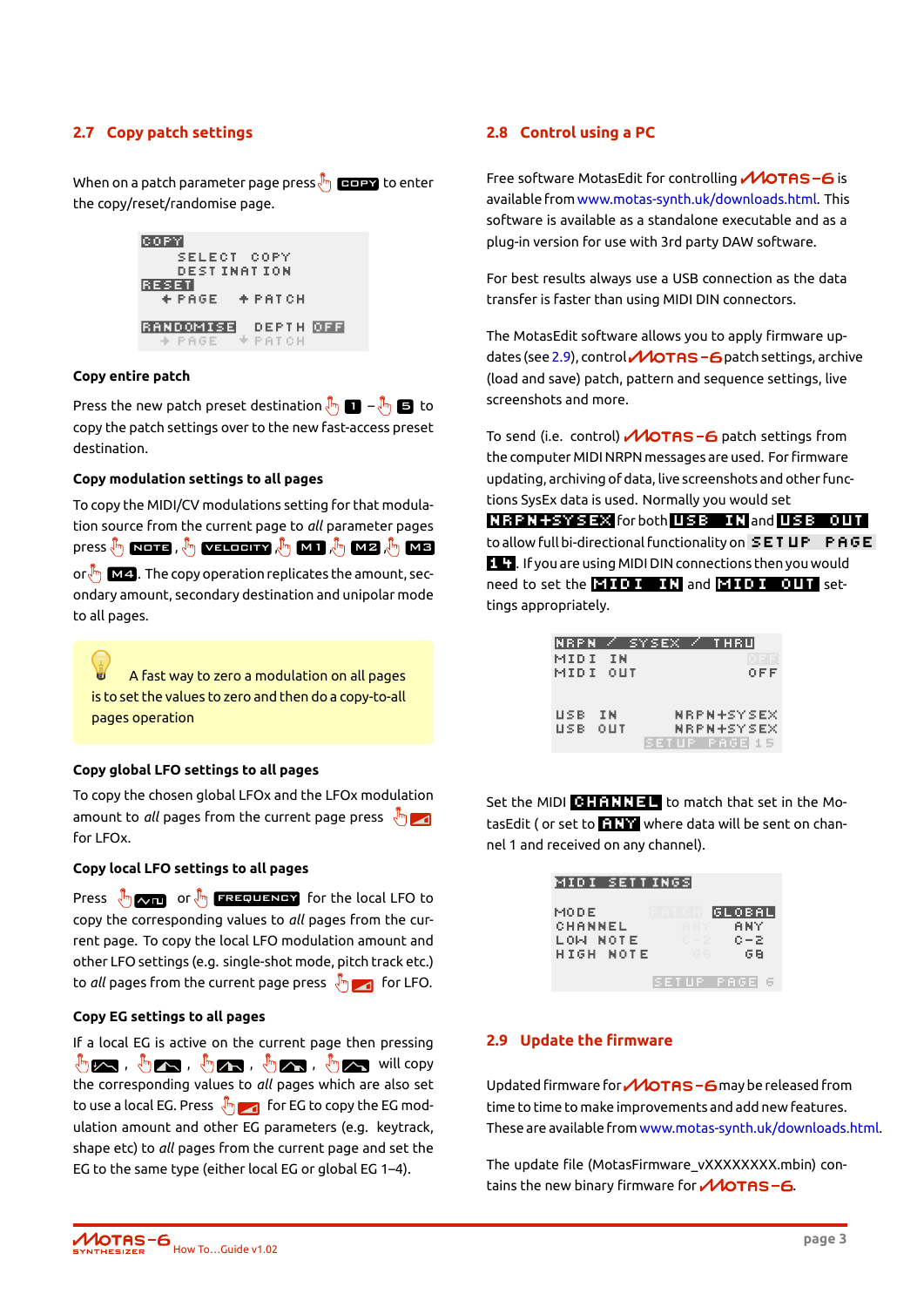Use the MotasEdit software (see 2.8 for details) to apply the update to Motas-6. The firmware update is sent to MOTAS-6 using MIDI system exclusive (SysEx). Ideally you should connect Motas-6 to your PC using USB. MIDI DIN connectors can be used but th[is in](#page-5-1)terface is much slower.

You must ensure that your  $\mathcal M$ OTAS - 6 is set so that  $R$  is set to  $R$  is set to  $R$  is set to allow the firmware updating process, on SETUP PAGE 17.

#### SYSTEM SETTINGS

| DISPLAY CONTRAST   |              | 医引   |
|--------------------|--------------|------|
| <b>SCREENSAVER</b> |              | OFF  |
| EXT. PAGE CHANGE   |              | YES  |
| ALLOW UPDATES      |              | YES  |
| MENUS RESET        |              | N 0. |
|                    | SETUP PAGE17 |      |

It is possible to apply an older firmware version but this is not recommended especially since newer serial number **MOTAS -6** units may not function correctly with older firmware. It is recommended to always update to the latest firmware available.

#### **2.10 Make an LFO sync to clock**

<span id="page-6-0"></span>Only the 4 global LFOs can be synced to MIDI clock. First ensure that the LFO  $\mathbb P$  **If I CH is that the set to OFF** 

| LPF-1:FREQ                                                           |                                 |
|----------------------------------------------------------------------|---------------------------------|
| GLOBAL LFO<br>LFO CHOICE<br>SINGLE-SHOT<br>SYNC/RESET<br>PITCH TRACK | GLOBAL1<br>OEE<br>OFF<br>IO F F |
|                                                                      |                                 |

then edit the frequency of the LFO down all the way to zero (using the rotary encoder  $\overline{O}$  and/or  $\overline{\sqrt[8]{m}}\blacktriangleright$  ) and then turn the rotary encoder  $\overline{O}$  anti-clockwise to further reduce the value until the tempo-sync options are shown. When set to synchronise to the clock the display will show a metronome indicator and the LFO period value (down to as fast as 32 triplet). The icon displayed is  $\blacksquare$  in this mode.

|         | ITEMPO SETTINGSI |                 |  |
|---------|------------------|-----------------|--|
|         | CLK SOURCE       | <b>INTERNAL</b> |  |
|         | INT TEMPO        | 122 BPM         |  |
| CLK OUT | SEQ TEMPO DIU    | OFF<br>0 F F    |  |
|         |                  | SETUP PAGE 3    |  |

|  |  | Now set the CLK SOURCE to EXT MIDI, |  |  |
|--|--|-------------------------------------|--|--|
|--|--|-------------------------------------|--|--|

**EXT CLK** or **INTERNEL** to choose external MIDI clock, external CV/gate or internal clock.

> **PATCH SETTINGS 2 GLOBAL** LFO SYNC **OFF** PRESS +/- TO EDIT LFO SETUP PAGE 2

#### **2.11 Reset LFO on MIDI start**

<span id="page-6-1"></span>Set  $L = 0$  synch seq to 0.1 so that the LFOs are synchronised (reset) when the sequence or pattern is rewound to the start, play started or a MIDI START real-time message is received. This feature is useful when controlling  $\mathcal M$ OTAS-6 from an external sequencer and you want the LFOs to be synchronised with the track.

|          | PATCH SETTINGS<br>PATCH - | R<br>GLOBAL  |
|----------|---------------------------|--------------|
| LFO SYNC | OFF.                      | ЮN           |
|          | PRESS +/- EDIT LFO        | SETUP PAGE 2 |

#### **2.12 Setup the source of modulators M1–M4**

<span id="page-6-2"></span>To setup the sources of the 4 global modulations M1–M4 that can be applied to each parameter page access SET UP PAGE 7. You can freely choose from many MIDI CC controllers, MIDI aftertouch, MIDI pitchbend, CV/ gate signals, MIDI note value, MIDI velocity and even the output from the global LFOs and EGs.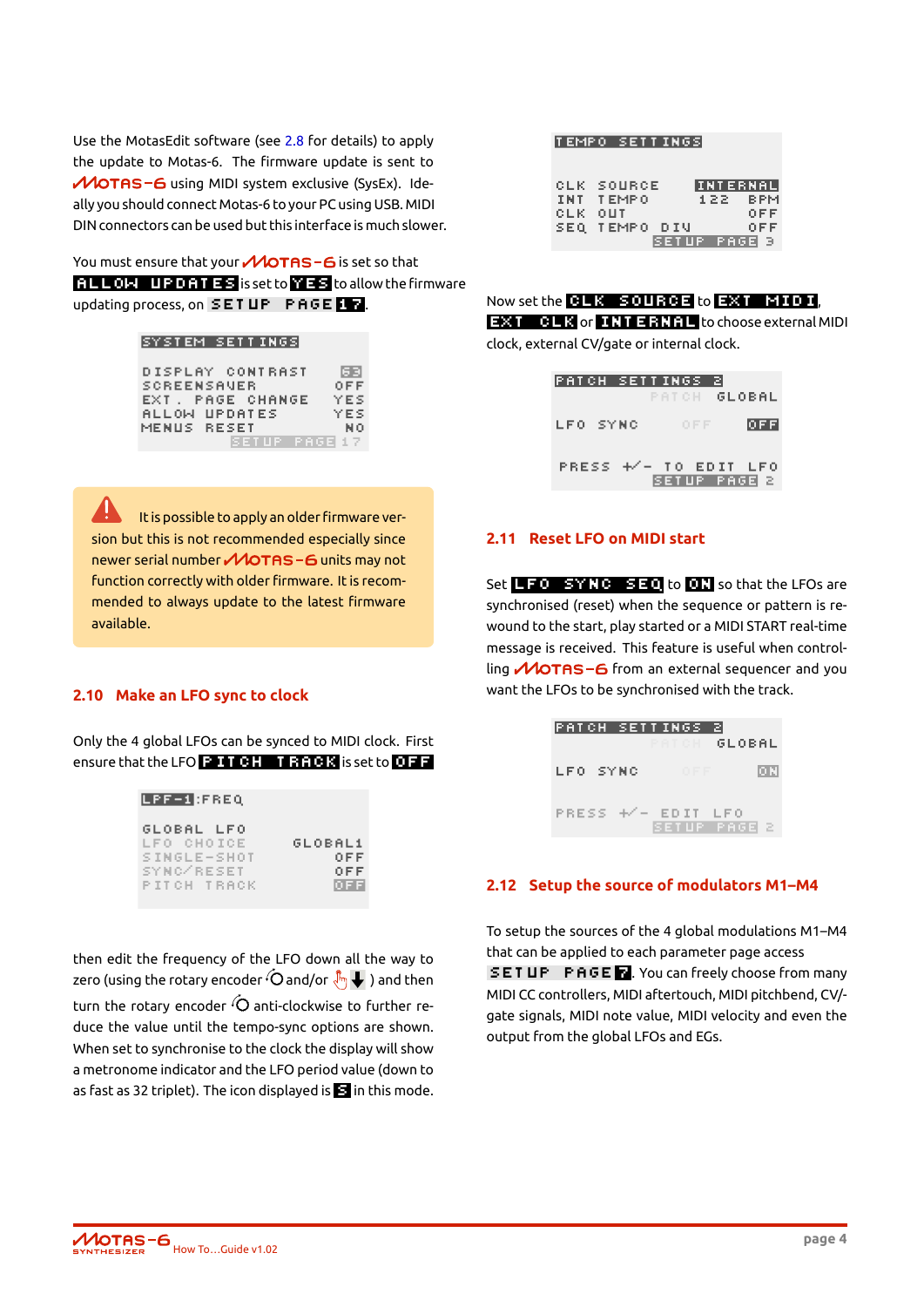You could setup 5 independent LFOs to modulate a single parameter page by assigning global LFO2, LFO3 and LFO4 to global modulators M1, M2 and M3. These, together with the page global LFO set to LFO1 and the page-local LFO gives a total of 5 simultaneous independent LFO signals! A similar trick can allow 5 independent EGs to modulate a single parameter page.

| MODULATORS |           |        |
|------------|-----------|--------|
| MODE       | PATCH     | GLOBAL |
| M1.        | 001       | 001    |
| M2.        | 002       | 002    |
| MЭ         | 007       | 007    |
| M4         |           | AFT    |
| C C        | MOD WHEEL |        |
|            | ET UP.    | PAGEI  |

#### <span id="page-7-0"></span>**2.13 Control playing style for note-off events**

On the SETUP PAGE 1 you can set the **TRACK NOTE-OFF** modes. Sometimes you may want the oscillators to update pitch after note-off events when multiple notes are held, depending on your playing style. If you hold a note down and play another note on and off then with  $\overline{\mathbf{r}}$  RACK NOTE-OFF set to **Pitch then** the pitch will jump to match the note held-

down (which note depends also on the individual oscillator note-tracking options), otherwise it won't respond to the note-off event.

| PATCH SETTINGS 1 |              |         |
|------------------|--------------|---------|
|                  |              |         |
| PORTA MODE       |              | OFF     |
| PORTA IIME/RATE  |              | T IME   |
| PORTA MALUE      |              | OFF     |
| TRACK NOTE-OFF.  |              | IP +E G |
| PITCHMHEEL SENS. |              | 1 Z     |
|                  | SETUP PAGE 1 |         |

In mode  $\mathbf{P}$  additionally the EGs can re-trigger on the note-off event, although this also depends on the EG GAT E<sup>1</sup>RIG</del> setting too (set to **EVERY** to ensure always re-triggers, for example).

#### <span id="page-7-1"></span>**2.14 Play multiple units together polyphonically**

Multiple  $\mathcal M$ OTAS - 6 units can be operated so that they play together as a polyphonic synthesizer. Up to 16 units can be operated together in this way. In this mode called 'polychain' each new note is played by the next unit in the

chain (and if the end of the chain is reached then starting again from the beginning of the chain). This is sometimes called 'round-robin' voice assignment and allows true polyphonic playing (unlike the simpler note-stealing method).

Each unit should be assigned a unique number in the chain and every unit in the chain needs to be set with the total number of units in the chain for this to work in the normal way. Of course, if you want things to behavely differently you do not have to adhere to this rule!

| POLYCHAIN                  |                                             | 0 N |
|----------------------------|---------------------------------------------|-----|
| DEMICEL                    | OF ILGI<br>1.                               |     |
| PRESS:<br>- SEND<br>+ SEND | POLY SETUP<br>CURRENT PATCH<br>SETUP PAGELS |     |

The 'polychain' algorithm runs independently on each of the separate  $\mathcal M$ OTAS-6 units and so in fact it is not required that the units are daisy-chained to each other. However, this is the easiest way to set things up and allows editing of patch parameters on the first unit in the chain to be transfered automatically to the other units along the chain to maintain the 'polysynth' operation.

The normal setup of 'polychain' would have the first unit in the chain connected to an external MIDI controller (or computer) via USB or MIDI DIN to receive the played notes. This first unit needs to forward the MIDI controller data to the second unit and so its  $\mathbf{E}$  in  $\mathbf{I}$  in  $\mathbf{I}$  should be set to **thru+all** so that the MIDI controller data (note on/off etc) will be merged with the internal controller data (to allow patch editing) and sent to the next in the chain.

All the units need to operating on the same MIDI channel and so the easiest way is to set  $\blacksquare$  and so the easiest way is to set  $\blacksquare$ for all of the units.

| MIDI SETTINGSI                           |                                                                        |
|------------------------------------------|------------------------------------------------------------------------|
| MODE<br>CHANNEL<br>LOW NOTE<br>HIGH NOTE | IGLOBALI<br>ATCH<br>8 N Y<br>A NY I<br>$C = 2$<br>G – 2 –<br>G B<br>GВ |
|                                          | SETUP PAGE                                                             |

The remaining units in the chain need be connected to the previous unit in the chain with a MIDI DIN cable and to have **MIDI IN** set to  $R$ RPN or  $R$ RPN+SYSEX (to allow patch editing data from the first unit) and  $\mathbf{M}$  is a count of  $\mathbf{M}$ set to  $\begin{array}{|c|c|c|}\n\hline\n\textbf{H} & \textbf{H} & \textbf{H} \\
\hline\n\end{array}$  to simply forward the data from the first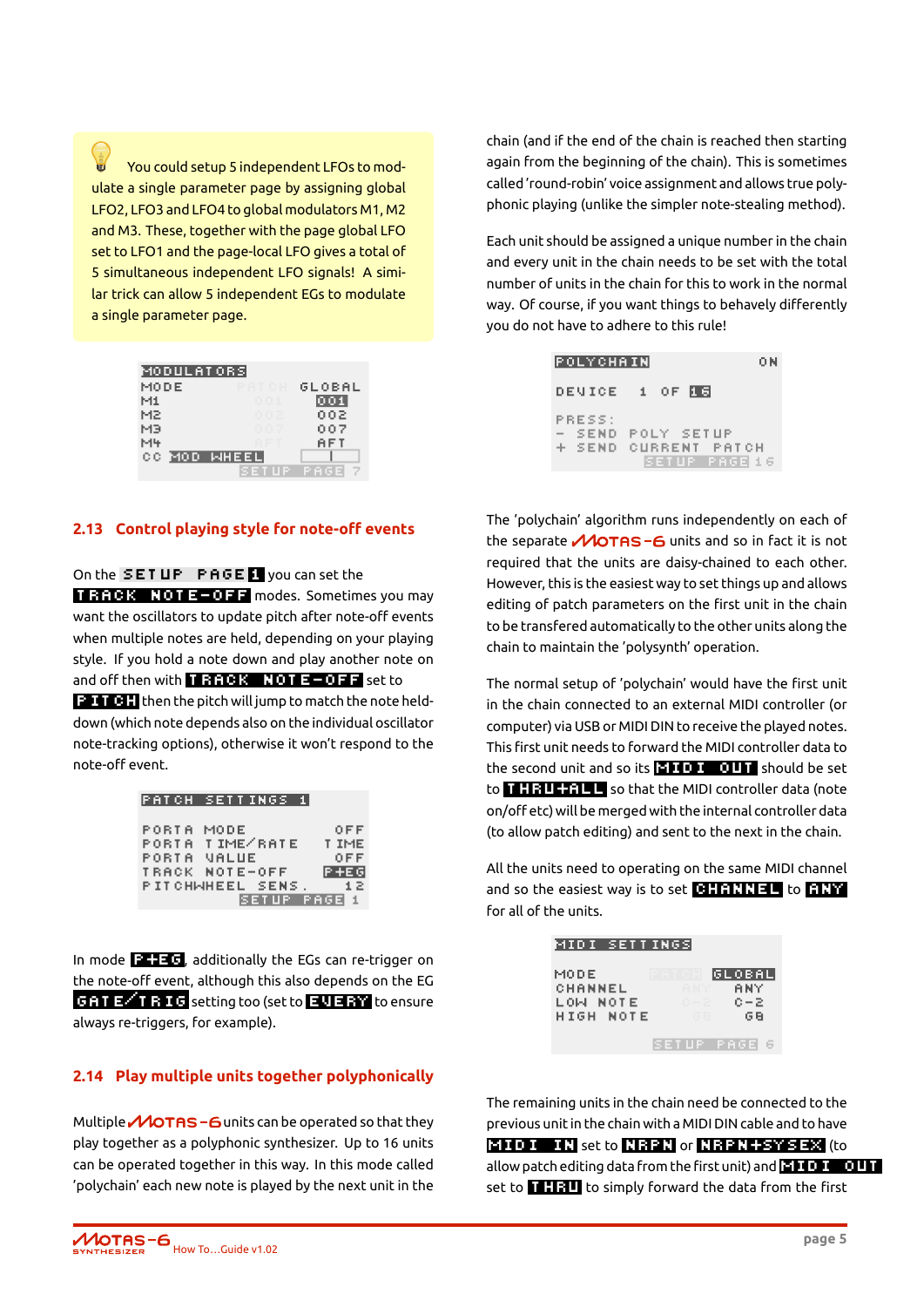unit only. The last unit in the chain, of course, does not have to  $\mathbf{E}$  if  $\mathbf{U}$  if  $\mathbf{U}$  if  $\mathbf{U}$  set at all.

| INRPN |     | Z SYSEX. | THRU         |
|-------|-----|----------|--------------|
| MIDI  | ΙN  |          |              |
| MIDI  | OUT |          | OFF          |
|       |     |          |              |
|       |     |          |              |
| USB   | I N |          | NRPN+SYSEX   |
| USB   | OUT |          | NRPN+SYSEX   |
|       |     |          | ETUP PAGELL5 |

Finally, of course, all of the audio outputs from each  $M$ OTAS - 6 need to be mixed together using an external audio mixer.

#### <span id="page-8-0"></span>**2.15 Using external CV/gate**

Normally **MOTAS-6** is played and controlled using MIDI but external analogue CV (control voltage) signals can be used too. There are 4 external CV/gate inputs and each input can be assigned to a number of roles. The offset and gain can be independently adjusted for each input for compatibility with a wide range of external equipment.

Set the mode to  $\begin{array}{|c|c|c|c|}\n\hline\n\textbf{G} & \textbf{F} & \textbf{G} & \textbf{H} & \textbf{H} & \textbf{H} & \textbf{H} & \textbf{H} & \textbf{H} & \textbf{H} & \textbf{H} & \textbf{H} & \textbf{H} & \textbf{H} & \textbf{H} & \textbf{H} & \textbf{H} & \textbf{H} & \textbf{H} & \textbf{H} & \textbf{H} & \textbf{H} & \textbf{H} & \textbf{H} & \textbf{H} & \textbf{H} & \text$ control the basic pitch of  $\mathcal M$ OTAS -6. This will override the MIDI note control of pitch, and will bypass any tuning setup.

To trigger the EGs using CV/gate inputs set the mode to  $G + I = -$  or  $G + I = -$  to trigger on rising or falling voltage, respectively. The trigger point threshold is adjusted by setting the offset for that CV input.

CV/gate can also control the tempo when set to  $CLEAC + C$ or **CLOCK-**, in this case the CLK SOURCE should be set to **EXT CLX** on SETUP PAGE 3.

The CV SMOOTHING parameter applies a low-pass filter to the CV/gate signals which smoothes out and delays the response to input CV (except when used for gate or clock signals). This can be useful to filter out noise or to add a delayed effect. When set to **000** there is no smoothing.

|      | ICU/GATE MODESI |               |
|------|-----------------|---------------|
| IN1  | CU PITCH        |               |
| INZ. | CLOCK+          |               |
| INB  | OFF             |               |
| IN4  | 0 F F           |               |
|      | CM+MIDI OFF     |               |
|      | CU SMOOTHING    | 0.O           |
|      |                 | SETUP PAGE 10 |

To set the offset and gain for each input access setup page 11

The raw input CV/gate signal for each of the 4 inputs is shown on the display as a dimmed horizontal bar. Underneath this bar is a brighter bar showing the current resolved CV/gate signal, after the offset and scaling adjustment. For gate signals this will be zero or full width corresponding to gate off or on respectively. This feature allows easier setup of the offset and scaling required for each input.

| CU⁄GATE ADJUSTMENT |  |        |  |       |  |             |       |  |  |  |  |  |
|--------------------|--|--------|--|-------|--|-------------|-------|--|--|--|--|--|
| IN1                |  |        |  | 0.000 |  |             | 2.000 |  |  |  |  |  |
| IN2                |  |        |  | 0.000 |  |             | 1.000 |  |  |  |  |  |
| IN <sub>3</sub>    |  |        |  | 0.000 |  |             | 1.000 |  |  |  |  |  |
| IN4                |  |        |  | 0.000 |  |             | 1.000 |  |  |  |  |  |
|                    |  | OFFSET |  |       |  | SCALE       |       |  |  |  |  |  |
|                    |  |        |  |       |  |             |       |  |  |  |  |  |
|                    |  |        |  |       |  | 3 E T L P . |       |  |  |  |  |  |

#### <span id="page-8-1"></span>**2.16 Edit page parameters such as EG attack using rotary knobs**

Whilst on a parameter page engage  $\sqrt[8]{\ }$  **page Lock** and  $\sqrt[8]{\frac{1}{2}}$  value lock . Now the rotary knobs  $\sqrt[4]{\circ}$  allow realtime editing for many of the parameters for that page. See the table below which shows what is controlled from each rotary knob. For example turning  $\sqrt{\langle}$  LPF-1 will now control the EG attack.

This feature is useful for live editing of the page patch parameters, and for faster more immediate editing of the patch parameters using the  $\overline{\text{}}\odot$  rotary knobs.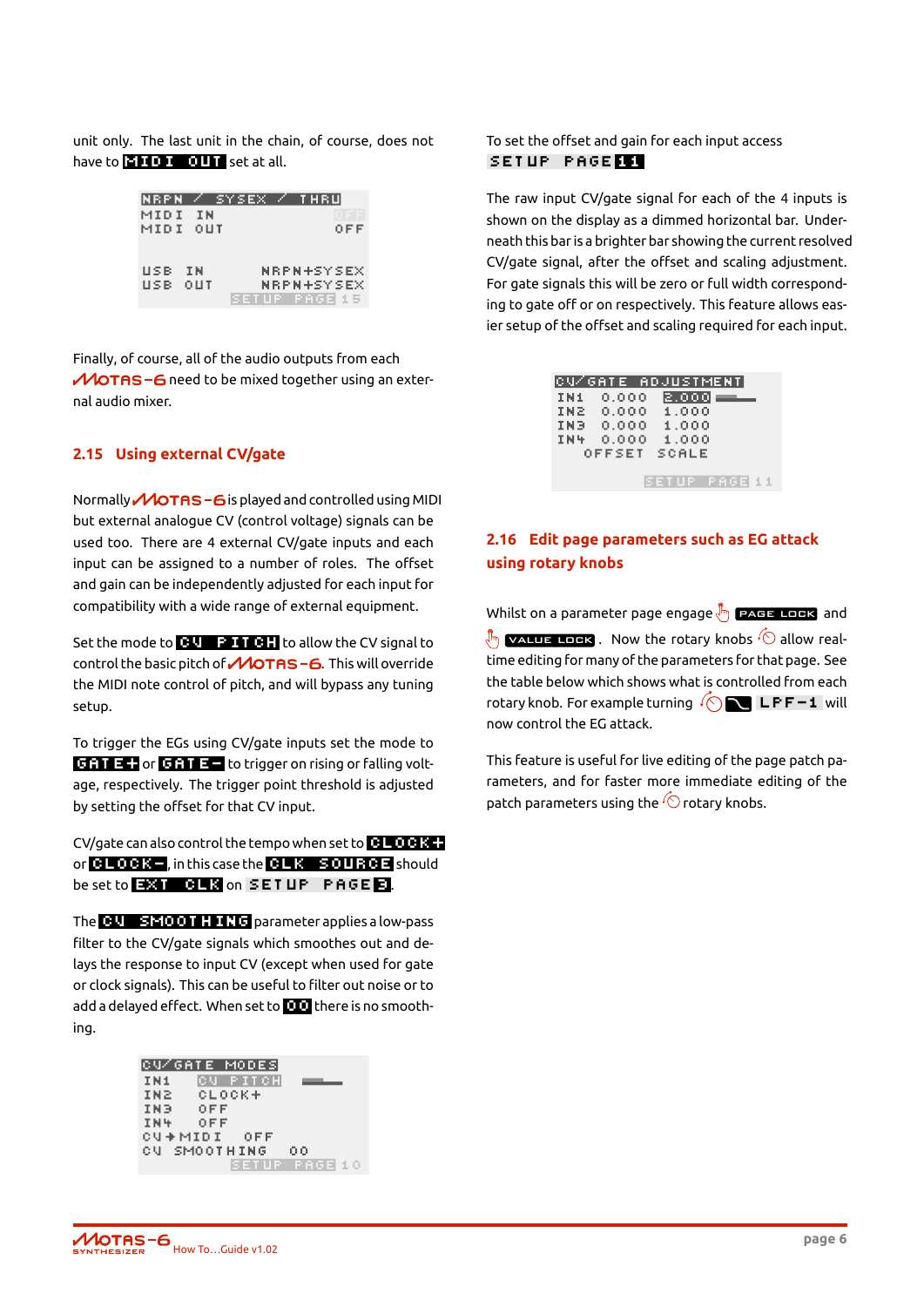| <b>Rotary knob</b>                | <b>Control function</b>   |
|-----------------------------------|---------------------------|
| 0SC-1                             | Note mod amount           |
| $0 S C - 1$<br>PITCH              | Velocity mod amount       |
| $0 S C - 1$                       | M1 amount                 |
| $0 S C - 1$                       | M2 amount                 |
| $0 S C - 1$<br><b>PWM</b>         | M3 amount                 |
| $0 S C - 1$<br>π_                 | M4 amount                 |
| osc-2                             | Note secondary amount     |
| osc-2<br><b>PITCH</b>             | Velocity secondary amount |
| 0SC-2                             | M1 secondary amount       |
| 0SC-2.                            | M2 secondary amount       |
| 0SC-2                             | M3 secondary amount       |
| 050-2<br>sus l                    | M4 secondary amount       |
| 0SC-9                             | LFOx waveform             |
| $\sqrt{\zeta}$<br>0SC-9.<br>PITCH | LFOx frequency/tempo      |
| osc-a                             | LFOx level                |
| 0SC-9                             | local LFO waveform        |
| $0 S C - 3$<br><b>PWM</b>         | local LFO frequency       |
| 0SC-9<br>Π                        | local LFO level           |
| <b>MIXER</b>                      | EG delay                  |
| LPF-1                             | <b>EG</b> attack          |
| $LPF-1$                           | EG decay                  |
| .PF-1                             | EG sustain                |
| HPF.                              | <b>EG</b> release         |
| HPF.                              | EG level                  |
| $LPF-2$                           | EG shape                  |
| <b>OUTPUT</b>                     | Page offset               |
| MASTER PITCH                      | global LFO1 frequency     |
| PHASE MOD $050-2$                 | global LFO2 frequency     |
| PHASE MOD 0SC-3                   | global LFO3 frequency     |
| <b>MW</b><br><b>MIXER</b>         | global LFO4 frequency     |

output.

There are many 'flavours' of paraphonic operation. The simplest and often most effective is to set each of the 3 VCOs to track incoming notes in modes  $\mathbf{H}$  of  $\mathbf{H} = \mathbf{S} \mathbf{T}$  , **EMODLE or LOWEST** respectively. With this setup when one note is played all VCOs play the pitch of that note. When 2 notes are held 2 of the VCOs play the highest note and the 3rd plays the lowest. When 3 notes are held each VCO is set to a separate pitch. This allows easy playing of 3-note chords with the benefit of a rich sound on 1-note playing (as all 3 VCOs then combine).

> 050-1:PITCH NOTE TRACK **Highest** HARD SYNC OFF

For true polyphonic operations multiple  $\mathcal M$ OTAS -6 units can be operation together, see section 2.14.

#### **2.18 Use the arpeggiator without an external keyboard**

The arpeggiator has a mode that can play without triggering from an external source. Set  $\blacksquare$  into  $\blacksquare$  to  $\blacksquare$   $\blacksquare$ which means 'hold-internal' then the notes played can be edited on page 3 of the arpeggiator setup.

| <u>iarpeggiator</u> |        |             |
|---------------------|--------|-------------|
| SOURCE              | PATCH  | GLOBAL      |
| MODE                | H-MIDI | H-MIDI      |
| DIRN                | DIAN 2 | ЦP          |
| PATTERN             | 16     | 16          |
| LEAP                | OEE    | 0 F F       |
| RANGE               |        | 2.          |
|                     | ARPEG. | <b>PAGE</b> |

Either fixed chord formations can be chosen (12 types such as **MF JOR, MINOR, AUG** ...) or custom-defined notes can be set. Up to 8 notes can be specified.

| ARPEGGIATOR |        | <b>INT</b> |      |  |
|-------------|--------|------------|------|--|
| CHORD       |        | MAJOR      |      |  |
| NOTES       |        | a          |      |  |
|             | cэ     | 5          | c u  |  |
| z           | 5      | 6          | 信导   |  |
| Э           | GЭ     | Z          | C5   |  |
|             | 食品     | в          |      |  |
|             | ARPEG. |            | PAG. |  |

ľ

#### **2.17 Paraphonic playing**

<span id="page-9-0"></span>MOTAS-6 is a paraphonic synthesizer. The 3 VCOs can separately be configured to track pitch independently, and EGs can be applied to control the mixing of the VCOs, but ultimately their outputs are all mixed together and pass through the filters and final output together. This is in contrast to a true polyphonic synthesizer where each 'voice' is fully independent all the way through to the final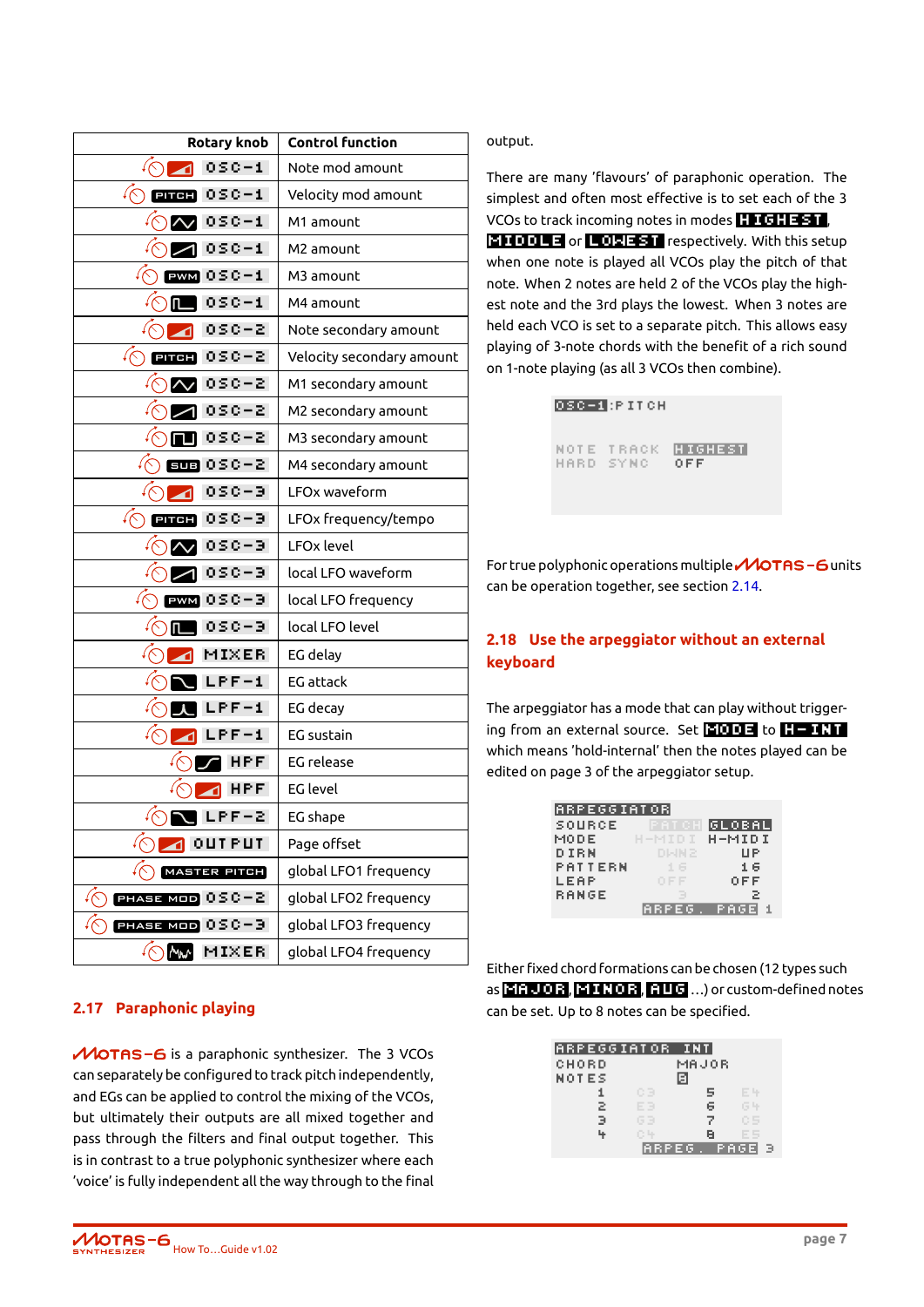#### <span id="page-10-0"></span>**2.19 Setup custom tunings**

A 'tuning' is the mapping between the played note and the resulting pitch (frequency). The tuning will be correct when no modulations are applied to the master pitch page and the individual VCO pitch pages and the offsets are set to zero semitones. If note modulation is applied then deviations will occur which can be useful way to detune according to note played. Note that the tunings are only used for MIDI playing of  $\mathcal M$ OTAS –  $6$  – when using CV to control pitch there is no such mapping in operation (the pitch is directly controlled by the CV voltage).

You can choose from 32 built-in preset tunings and from a further 32 user-defined tunings that you import (via MIDI tuning commands). Make the selection from SETUP PAGE 12.



#### <span id="page-10-1"></span>**2.20 Live tweaking: modify any patch parameter using MIDI CCs or rotary knobs**

All of the  $\mathcal M$ OTAS - 6 parameters can be controlled using NRPN MIDI controller data but this can be fiddly to setup and use with some external hardware. The MotasEdit software does use NRPNs to control and read the parameters to allow full, bidirectional high-resolution control of all parameters.

A simpler method can be employed using standard MIDI CCs (continuous controllers) from CC #1 (modulation wheel) to CC #24 using a pameter mapping system. This mapping is necessary because there are far too many parameters in each  $\mathcal M$ OTAS – 6 patch to allow full control from the limited number of CC controllers. The mapping system allows you to choose which patch parameters is assigned to which CC controller. This is accessed from

| SETUP |  |  |  |  | PAGE <b>EL</b> |  |
|-------|--|--|--|--|----------------|--|
|       |  |  |  |  |                |  |

| PARAMETER MAPI |               | 0 N |
|----------------|---------------|-----|
| MODE           | GLOBAL        |     |
| SLOT           |               | 囘   |
| PAGE           | GLOBAL PARAMS |     |
| DEST           | LFO2 WANEFORM |     |
|                |               |     |
|                |               |     |
|                | CETHD DAGEL   |     |

When the parameter map is  $\blacksquare\blacksquare\blacksquare$  CC control is active. You can set the parameter map to be  $\overline{G}$   $\overline{G}$  and  $\overline{G}$  meaning the same mapping is used for all patches or  $\mathbb{F}$ .  $\mathbb{F}$  which is specific to each patch and saved within each patch. The table below show the mapping options. They are 2 settings needed for each mapping (the 'page' and the 'dest') allowing control of all patch settings (more than 1600 parameters!).

| Global/Page/Patch        | <b>Global Destination</b> | <b>Page Destination</b> | Patch Dest.           |  |  |
|--------------------------|---------------------------|-------------------------|-----------------------|--|--|
| OFF                      | LFO1 WAVEFORM             | <b>OFFSET</b>           | PORT MODE             |  |  |
| <b>GLOBAL PARAMS</b>     | <b>LFO1 FREQUENCY</b>     | PAGE OPTION 1           | PORT TIME/RATE        |  |  |
| <b>MASTER PITCH</b>      | LFO1 TEMPO                | PAGE OPTION 2           | <b>PORT VALUE</b>     |  |  |
| OSC-1:LEVEL              | <b>LFO1 SINGLE-SHOT</b>   | <b>NOTE DEPTH</b>       | <b>NOTE OFF TRACK</b> |  |  |
| OSC-1:PITCH              | LFO1 SYNC/RESET           | <b>NOTE 2ND DEST</b>    | PW SENS.              |  |  |
| <b>OSC-1:TRIANGLE</b>    | <b>LFO1 PITCH TRACK</b>   | <b>NOTE 2ND DEPTH</b>   | LFO SYNC.             |  |  |
| OSC-1:SAWTOOTH           | LFO2 WAVEFORM             | <b>NOTE RESPONSE</b>    |                       |  |  |
| OSC-1:PULSE MOD.         | <b>LFO2 FREQUENCY</b>     | <b>VELOCITY DEPTH</b>   |                       |  |  |
| <b>OSC-1:PULSE LEVEL</b> | <b>LFO2 TEMPO</b>         | <b>VEL. 2ND DEST</b>    |                       |  |  |
| OSC-2:PHASE MOD          | <b>LFO2 SINGLE-SHOT</b>   | <b>VEL. 2ND DEPTH</b>   |                       |  |  |
| OSC-2:LEVEL              | LFO2 SYNC/RESET           | <b>VEL. RESPONSE</b>    |                       |  |  |
| OSC-2:PITCH              | <b>LFO2 PITCH TRACK</b>   | M1 DEPTH                |                       |  |  |
| OSC-2:TRIANGLE           | LFO3 WAVEFORM             | M1 2ND DEST             |                       |  |  |
| OSC-2:SAWTOOTH           | <b>LFO3 FREQUENCY</b>     | M1 2ND DEPTH            |                       |  |  |
| OSC-2:SQUARE             | LFO3 TEMPO                | M1 RESPONSE             |                       |  |  |
| OSC-2:SUB-OSC            | <b>LFO3 SINGLE-SHOT</b>   | M2 DEPTH                |                       |  |  |
| OSC-3:PHASE MOD          | LFO3 SYNC/RESET           | M2 2ND DEST             |                       |  |  |
| OSC-3:LEVEL              | <b>LFO3 PITCH TRACK</b>   | M2 2ND DEPTH            |                       |  |  |
| OSC-3:PITCH              | <b>LFO4 WAVEFORM</b>      | <b>M2 RESPONSE</b>      |                       |  |  |
| OSC-3:TRIANGLE           | <b>LFO4 FREQUENCY</b>     | M3 DEPTH                |                       |  |  |
| OSC-3:SAWTOOTH           | <b>LFO4 TEMPO</b>         | M3 2ND DEST             |                       |  |  |
| OSC-3:PULSE MOD.         | <b>LFO4 SINGLE-SHOT</b>   | M3 2ND DEPTH            |                       |  |  |
| OSC-3:PULSE LEVEL        | LFO4 SYNC/RESET           | <b>M3 RESPONSE</b>      |                       |  |  |
| <b>MIXER:NOISE</b>       | <b>LFO4 PITCH TRACK</b>   | M4 DEPTH                |                       |  |  |
| <b>MIXER:LEVEL</b>       | EG1 DELAY                 | M4 2ND DEST             |                       |  |  |
| MIXER:FB/EXT             | <b>EG1 ATTACK</b>         | M4 2ND DEPTH            |                       |  |  |
| LPF1:FREQUENCY           | EG1 DECAY                 | M4 RESPONSE             |                       |  |  |
| LPF1:RESONANCE           | EG1 SUSTAIN               | <b>LFOX CHOICE</b>      |                       |  |  |
| LPF1:OUTPUT              | <b>EG1 RELEASE</b>        | <b>LFOX DEPTH</b>       |                       |  |  |
| LPF2:FREQUENCY           | EG1 KEYTRACK              | <b>LFO WAVEFORM</b>     |                       |  |  |
| LPF2:RESONANCE           | EG1 RESET/LOOP            | <b>LFO FREQUENCY</b>    |                       |  |  |
| LPF2:OUTPUT              | EG1 SHAPE                 | <b>LFO DEPTH</b>        |                       |  |  |
| <b>HPF:FREOUENCY</b>     | <b>EG1 RESPONSE</b>       | LFO OUTPUT MODE         |                       |  |  |
| <b>HPF:OUTPUT</b>        | <b>EG2 DELAY</b>          | <b>LFO SINGLE-SHOT</b>  |                       |  |  |
| <b>OUTPUT</b>            | <b>EG2 ATTACK</b>         | <b>LFO SYNC/RESET</b>   |                       |  |  |
| PATCH SETTINGS           | EG2 DECAY                 | <b>LFO PITCH TRACK</b>  |                       |  |  |
|                          | <b>EG2 SUSTAIN</b>        | <b>LFO FMOD LFOX</b>    |                       |  |  |
|                          | <b>EG2 RELEASE</b>        | LFO FMOD EG             |                       |  |  |
|                          | <b>EG2 KEYTRACK</b>       | <b>EG DELAY</b>         |                       |  |  |
|                          | EG2 RESET/LOOP            | <b>EG ATTACK</b>        |                       |  |  |
|                          | EG2 SHAPE                 | <b>EG DECAY</b>         |                       |  |  |
|                          | <b>EG2 RESPONSE</b>       | <b>EG SUSTAIN</b>       |                       |  |  |
|                          | EG3 DELAY                 | <b>EG RELEASE</b>       |                       |  |  |
|                          | <b>EG3 ATTACK</b>         | <b>EG DEPTH</b>         |                       |  |  |
|                          | EG3 DECAY                 | <b>EG CHOICE</b>        |                       |  |  |
|                          | <b>EG3 SUSTAIN</b>        | <b>EG KEYTRACK</b>      |                       |  |  |
|                          | <b>EG3 RELEASE</b>        | EG RESET/LOOP           |                       |  |  |
|                          | <b>EG3 KEYTRACK</b>       | <b>EG SHAPE</b>         |                       |  |  |
|                          | EG3 RESET/LOOP            | <b>EG RESPONSE</b>      |                       |  |  |
|                          | EG3 SHAPE                 |                         |                       |  |  |
|                          | <b>EG3 RESPONSE</b>       |                         |                       |  |  |
|                          | EG4 DELAY                 |                         |                       |  |  |
|                          | <b>EG4 ATTACK</b>         |                         |                       |  |  |
|                          | EG4 DECAY                 |                         |                       |  |  |
|                          | <b>EG4 SUSTAIN</b>        |                         |                       |  |  |
|                          | <b>EG4 RELEASE</b>        |                         |                       |  |  |
|                          | <b>EG4 KEYTRACK</b>       |                         |                       |  |  |
|                          | EG4 RESET/LOOP            |                         |                       |  |  |
|                          | EG4 SHAPE                 |                         |                       |  |  |
|                          | <b>EG4 RESPONSE</b>       |                         |                       |  |  |
|                          |                           |                         |                       |  |  |

When in patch summary display mode and both

 $\sqrt[8]{m}$  **PAGE LOCK** and  $\sqrt[8]{m}$  **VALUE LOCK** are enabled then 24 of the rotary knobs  $\bigcirc$  also control the mapping (in parallel with external CC controllers). The table below shows the knob functions.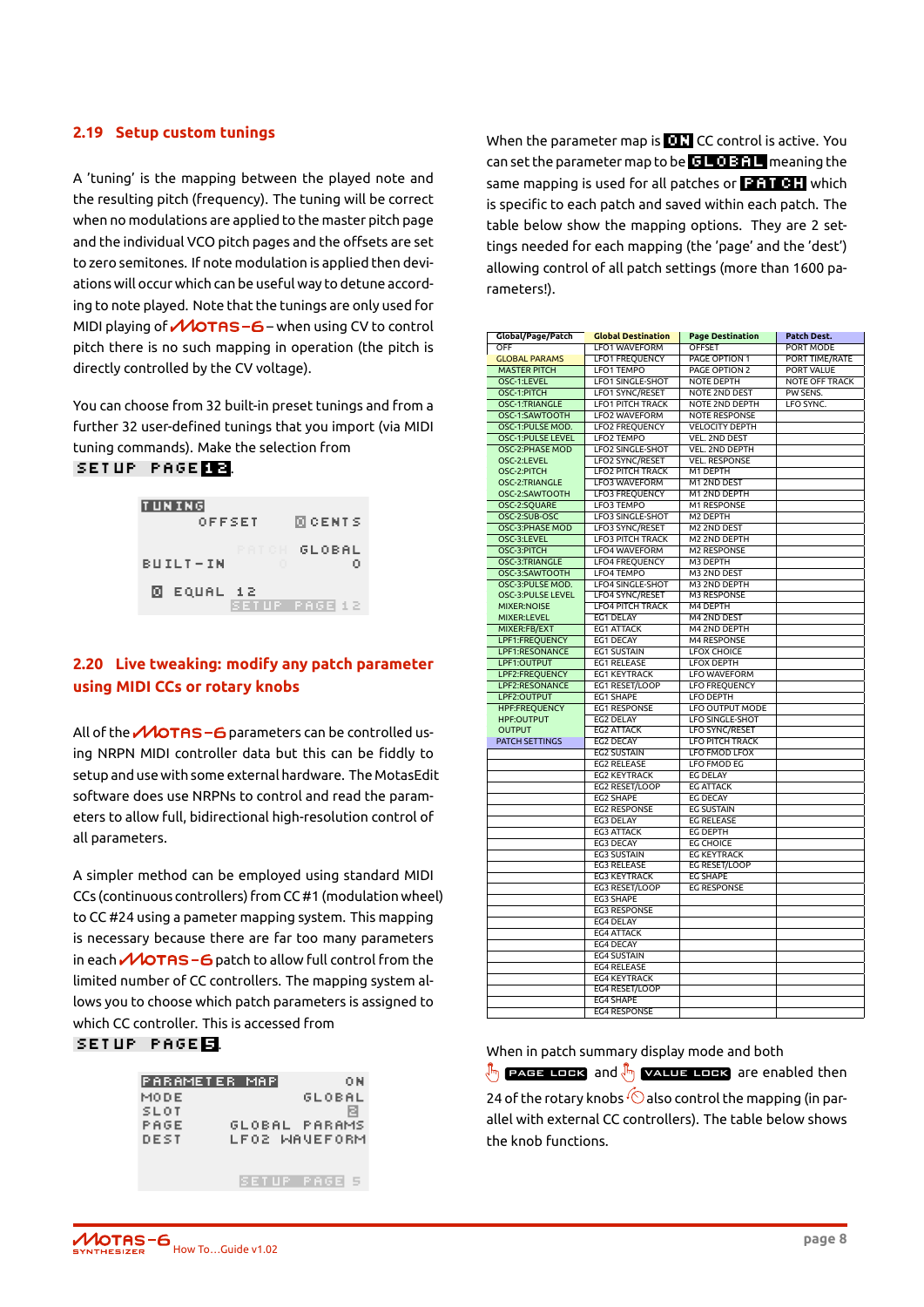| <b>Rotary knob</b>          | <b>Control function</b> |
|-----------------------------|-------------------------|
| osc-i<br>⊿                  | slot #1                 |
| <b>omen</b> 0SC-1           | slot #2                 |
| 0SC-1.                      | slot #3                 |
| $0 S C - 1$                 | slot #4                 |
| $PWM$ $050 - 1$             | slot #5                 |
| $0 S C - 1$<br>$\mathsf{n}$ | slot #6                 |
| 0SC-2<br>ิศ                 | slot #7                 |
| √ζ<br>0SC-2<br><b>PITCH</b> | slot #8                 |
| 0SC-2<br>$\overline{\sim}$  | slot #9                 |
| osc–2                       | slot #10                |
| 0SC-2<br>гш                 | slot #11                |
| 6009 0 S C – 21             | slot #12                |
| 050-9.<br>⊿                 | slot #13                |
| 050-9<br>PITCH              | slot #14                |
| 0SC-9.<br>$\sim$            | slot #15                |
| 050-9.                      | slot #16                |
| $PWM$ $0SC-3$               | slot #17                |
| OSC-3<br>Œ                  | slot #18                |
| MIXER<br>◢                  | slot #19                |
| $LPF-1$                     | slot #20                |
| $LPF-1$                     | slot #21                |
| $\blacksquare$ LPF-1        | slot #22                |
| HPF.                        | slot #23                |
| HPF                         | slot #24                |
| MASTER PITCH                | global LFO1 frequency   |
| PHASE MOD $050-2$           | global LFO2 frequency   |
| PHASE MOD 0SC-3             | global LFO3 frequency   |
| <b>My</b><br>MIXER          | global LFO4 frequency   |

0 Use this feature to tweak patch parameters in a live situation. Set the parameter mapping to **PATCH** so the tweakable parameters are custom to each patch and then load the patch and enter patch summary display mode with both  $\sqrt[8]{m}$  **PAGE LOCK** and  $\sqrt[8]{m}$  **VALUE LOCK** enabled. Turn the rotary knobs  $\tilde{\text{\textcircled{\small{-}}}$  to tweak away!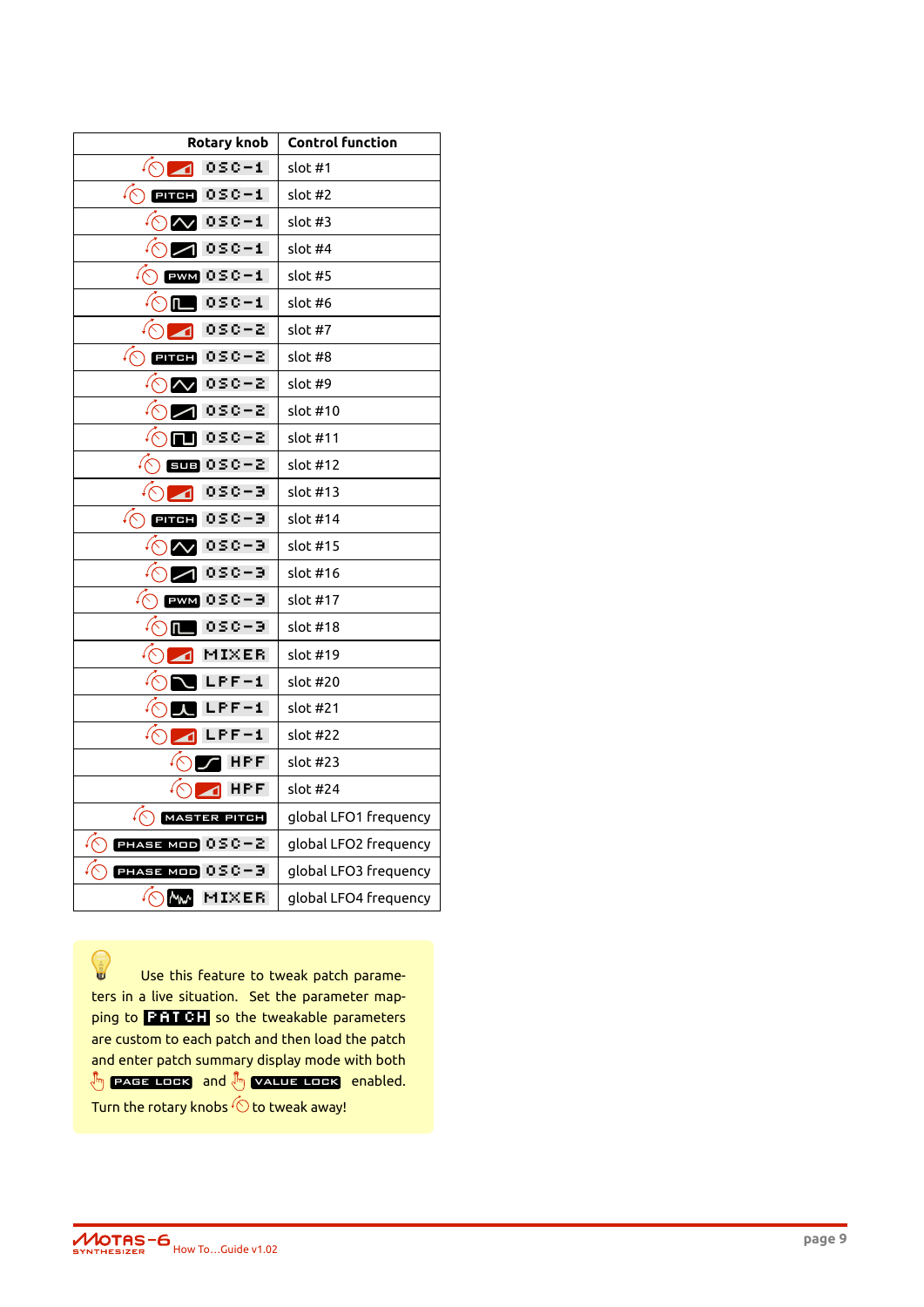## **3 Advanced modulation**

<span id="page-12-0"></span>The modulation architecture of  $\mathcal M$ OTAS-6 typically allows the user to 'see' the modulation being applied to each parameter shown on the individual parameter pages and to dial-in modulation amounts from local LFOs and EGs (local to that parameter page) as well as amounts from global (patch-wide) modulators such as velocity, M1…M4 and global LFOs and EGs.

The advanced modulation feature, covered in this chapter, opens the door to some really extreme and complex modulation configurations. The downside is that this feature can lead to modulation routings that are difficult to see how they are configured, but does allow the ultimate in power and flexibility.

With the advanced modulation feature enabled you can, for example, modulate the parameters of *local* EGs and LFOs across different parameter pages. You can mathematically process the outputs of multiple modulation sources and apply the output to almost *any* **MOTAS -6** parameter as well as chain together these modulations for some extreme setups.

 $\boldsymbol{\dot{\alpha}}^{\dot{\alpha}}$ A complex example (using 4 of the 16 available advanced modulation slots): you could have the output from the local LFO on the VCO-3 triangle-wave parameter page multiplied by CV/ gate input 2, added to the global EG4 output then slewed by global modulator M1 output and the minimum of this and the global LFO2 output routed to modify the EG shape of the local EG on the LPF2 resonance parameter page and simultaneously modulate the master pitch local LFO frequency …!

> **ADVANCED MOD** ON # 1  $\Box$ S1 PAGE 0SC-2: SAW ISZ OFF. OFF **EXPLACT ION OFF Z.57 S BIPOLAR** PAGE OSC-1 : PITCH DEST OFFSET **3 SETUP PAGE 4**

On the **ADVANCED MOD** setup page the advanced modulation feature can be turned on and configured. There are 16 slots of advanced modulation. This powerful feature allows complex chains of modulation from many sources to be applied to a vast choice of destinations. The settings are stored within the patch (including whether this feature is enabled).

For each slot there are 2 source settings and a 'function' that operates on the source values. The output from the chosen function can be routed as a source input for other advanced modulation slots.

Finally, the output from the chosen function has a modulation amount setting and this result modulates the slot destination. The modulation amount can be adjusted over a wide range from positive to negative and can be set as bipolar or unipolar response.

To select from the 16 available advanced modulation slots press  $\sqrt[8]{\cdot}$  to move to the next slot and  $\sqrt[8]{\cdot}$  to move to the previous slot. Press  $\sqrt[8]{\mathbf{m}}$  and  $\sqrt[8]{\mathbf{m}}$  to access the various parameters on each slot page and then use the rotary encoder  $\overline{O}$  to adjust the values.

#### **3.1 Source options**

There are 2 sources for each advanced modulation slot labelled **F1** and F<sub>1</sub> and E<sub>1</sub> Each source has 2 parameters, the first parameter sets the source type. The second parameter source selection depends on the source type, the options are shown in the following table.

| Source type |                  |                    |                     |  |  |
|-------------|------------------|--------------------|---------------------|--|--|
| <b>SLOT</b> | <b>GLOBAL</b>    | PAGE/KNOB/LFO/EG   | <b>MISC</b>         |  |  |
| #1          | <b>VELOCITY</b>  | OSC-1:LEVEL        | <b>TEMPO CLK</b>    |  |  |
| #2          | <b>NOTE</b>      | OSC-1:PITCH        | <b>NOTES DOWN</b>   |  |  |
| #3          | M1               | OSC-1:TRI          | <b>LAST NOTE</b>    |  |  |
| #4          | M <sub>2</sub>   | OSC-1:SAW          | <b>1ST NOTE</b>     |  |  |
| #5          | M <sub>3</sub>   | OSC-1:PL MOD       | <b>2ND NOTE</b>     |  |  |
| #6          | M <sub>4</sub>   | OSC-1:PL LEV       | <b>3RD NOTE</b>     |  |  |
| #7          | CV1              | OSC-2:PH MOD       | <b>HIGHEST NOTE</b> |  |  |
| #8          | CV <sub>1</sub>  | OSC-2:LEVEL        | <b>MIDDLE NOTE</b>  |  |  |
| #9          | CV <sub>2</sub>  | OSC-2:PITCH        | <b>LOWEST NOTE</b>  |  |  |
| #10         | CV3              | OSC-2:TRI          | <b>CONST1</b>       |  |  |
| #11         | CV <sub>4</sub>  | OSC-2:SAW          | <b>CONST 2</b>      |  |  |
| #12         | LFO <sub>1</sub> | OSC-2:SQUARE       | <b>CONST 3</b>      |  |  |
| #13         | LFO <sub>2</sub> | OSC-2:SUBOSC       | <b>CONST4</b>       |  |  |
| #14         | LFO <sub>3</sub> | OSC-3:PH MOD       | <b>CONST 5</b>      |  |  |
| #15         | LFO <sub>4</sub> | OSC-3:LEVEL        | <b>CONST 6</b>      |  |  |
| #16         | EG1              | OSC-3:PITCH        | <b>CONST7</b>       |  |  |
|             | EG <sub>2</sub>  | OSC-3:TRI          | <b>CONST 8</b>      |  |  |
|             | EG <sub>3</sub>  | OSC-3:SAW          | <b>CONST 9</b>      |  |  |
|             | EG4              | OSC-3:PL MOD       | <b>CONST10</b>      |  |  |
|             |                  | OSC-3:PL LEV       | <b>CONST11</b>      |  |  |
|             |                  | <b>MIXER:NOISE</b> | <b>CONST 12</b>     |  |  |
|             |                  | <b>MIXER:LEVEL</b> | <b>CONST 13</b>     |  |  |
|             |                  | LPF1:FREO          | <b>CONST 14</b>     |  |  |
|             |                  | LPF1:RES           | <b>CONST 15</b>     |  |  |
|             |                  | LPF1:OUT           | <b>CONST 16</b>     |  |  |
|             |                  | <b>HPF:FREO</b>    | <b>CONST 32</b>     |  |  |
|             |                  | <b>HPF:OUT</b>     | <b>CONST 64</b>     |  |  |
|             |                  | MIX:FB/EXT         | <b>CONST 128</b>    |  |  |
|             |                  | LPF2:FREO          |                     |  |  |
|             |                  | LPF2:RES           |                     |  |  |
|             |                  | LPF2:OUT           |                     |  |  |
|             |                  | <b>OUTPUT</b>      |                     |  |  |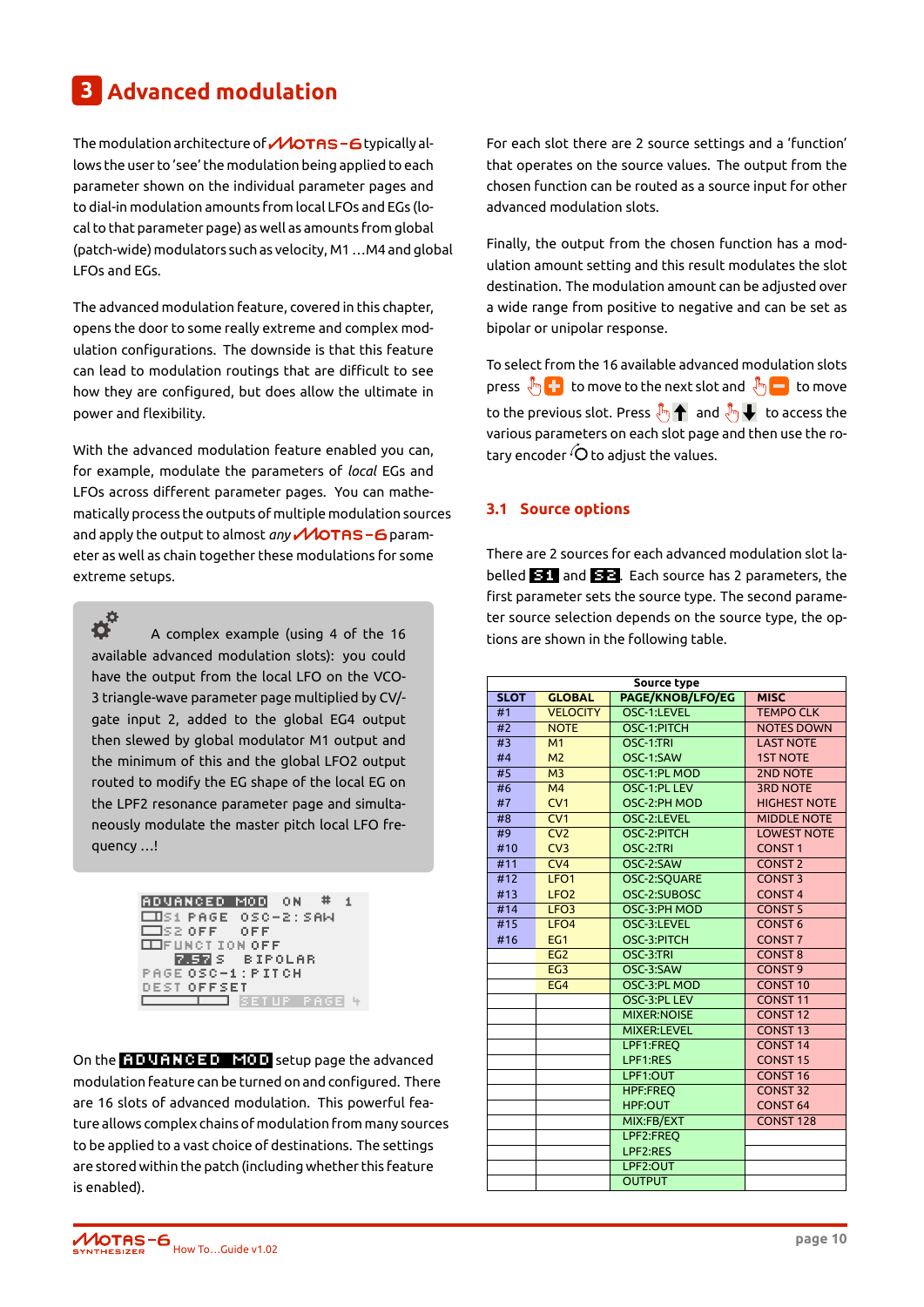#### **Source type slot**

When source type is set to  $\mathbf{H}$  TMT the source value is routed from another advanced modulation slot output. The source selection can be chosen from  $\mathbb{H}$  to  $\mathbb{H}$  to  $\mathbb{H}$  G corresponding to the advanced modulation outputs slots 1…16.

#### **Source type** GLOBAL

When source type is set to  $G$   $G$   $G$  the source selection is set to that of the corresponding global modulator, for example  $\sqrt{2}$  sets the source to the output of global EG2.

#### **Source type PRGE** / **RNOB** / **LFO** / **EG**

When source type is set to **PREE**, **KNOB**, **LFO** or **EG** the source selection is set to the parameter on the chosen parameter page.

Using  $\mathbf{P}$  **HGE** the source is the final value of the parameter page (i.e. the resultant value for that page, after the effects of any other modulations that are present for that page).

Using **KNOB** the source is the value of the knob position for that page (regardless of the page or value lock settings).

Using  $\Box$  the source is the output of the local LFO for that page.

Using  $\blacksquare$  the source is the output of the local EG for that page. For example, with source type set to  $\Box$  and 2nd parameter set to  $\Box$  **EC:** T **F**  $\Box$  the source is value of the local EG from the **OSC: TRI** page.

#### **3.2 Function**

You can choose the function that is applied to the **E1** and s2 sources. The output from the chosen function can be routed as a source input for other advanced modulation slots (using the  $\mathbf{S} \mathbf{L} \mathbf{0} \mathbf{T}$  source option). The choice of functions is:

| <b>FUNCTION</b> | <b>Description</b>             |
|-----------------|--------------------------------|
| OFF             | fixed zero value               |
| <b>S1 ONLY</b>  | S1 value (S2 ignored)          |
| -S1 ONLY        | negative S1 value (S2 ignored) |
| <b>S2 ONLY</b>  | S2 value (S1 ignored)          |
| <b>ADD</b>      | $S1 + S2$                      |
| <b>AVERAGE</b>  | $(S1 + S2)/2$                  |
| <b>SUBTRACT</b> | $S1 - S2$                      |
| <b>DIFF</b>     | positive difference [S1 - S2]  |
| <b>MIN</b>      | minimum of S1, S2              |
| <b>MAX</b>      | maximum of S1, S2              |
| <b>MULTIPLY</b> | $S1 \times S2$                 |
| <b>DIVIDE</b>   | S1/S2                          |
| QUANTISE        | S1 quantised by S2             |
| SI FW           | S1 slewed by S2                |
| S/HOLD          | S1 sample/hold by S2           |
| <b>F-DIVIDE</b> | S1 frequency-divide by S2      |
| <b>LESS</b>     | binary: S1 less or equal S2    |
| <b>GREATER</b>  | binary: S1 greater or equal S2 |
| <b>AND</b>      | binary: S1 AND S2              |
| <b>OR</b>       | binary: S1 OR S2               |
| <b>XOR</b>      | binary: S1 XOR S2              |

Note that in all cases if the result of the function is out-ofrange the result is clipped.

The **MULTIPLY** and **DIVIDE** functions rescale the result so it is more likely to be in range.

The  $\frac{1}{2}$   $\frac{1}{2}$  function low-pass filters the  $\frac{1}{2}$  value with a filter coefficient depending on the **22** value.

The  $\leq$  **HOLD** function samples the  $\leq$ 1 value when the **s22** value rises above the mid-point value.

The  $\overline{1}$   $\overline{1}$   $\overline{1}$   $\overline{1}$   $\overline{1}$  function first converts  $\overline{21}$  into a square wave signal toggling when the **S1** value crosses through the mid-point value. This square wave is then frequency divided by the **see** value, to generate an output square wave of lower frequency.

The 'binary' functions ( $\Box$  333, GREATER, GRIO, OR and  $\mathbb{Z}$   $(12)$  output only 2 possible values (zero or maximum) depending on the **151** and **212** values.

**LESS** outputs maximum if **S1** is less than or equal to s2 .

**GREATER** outputs maximum if **B1** is greater than or equal to  $\mathbf{E}$ .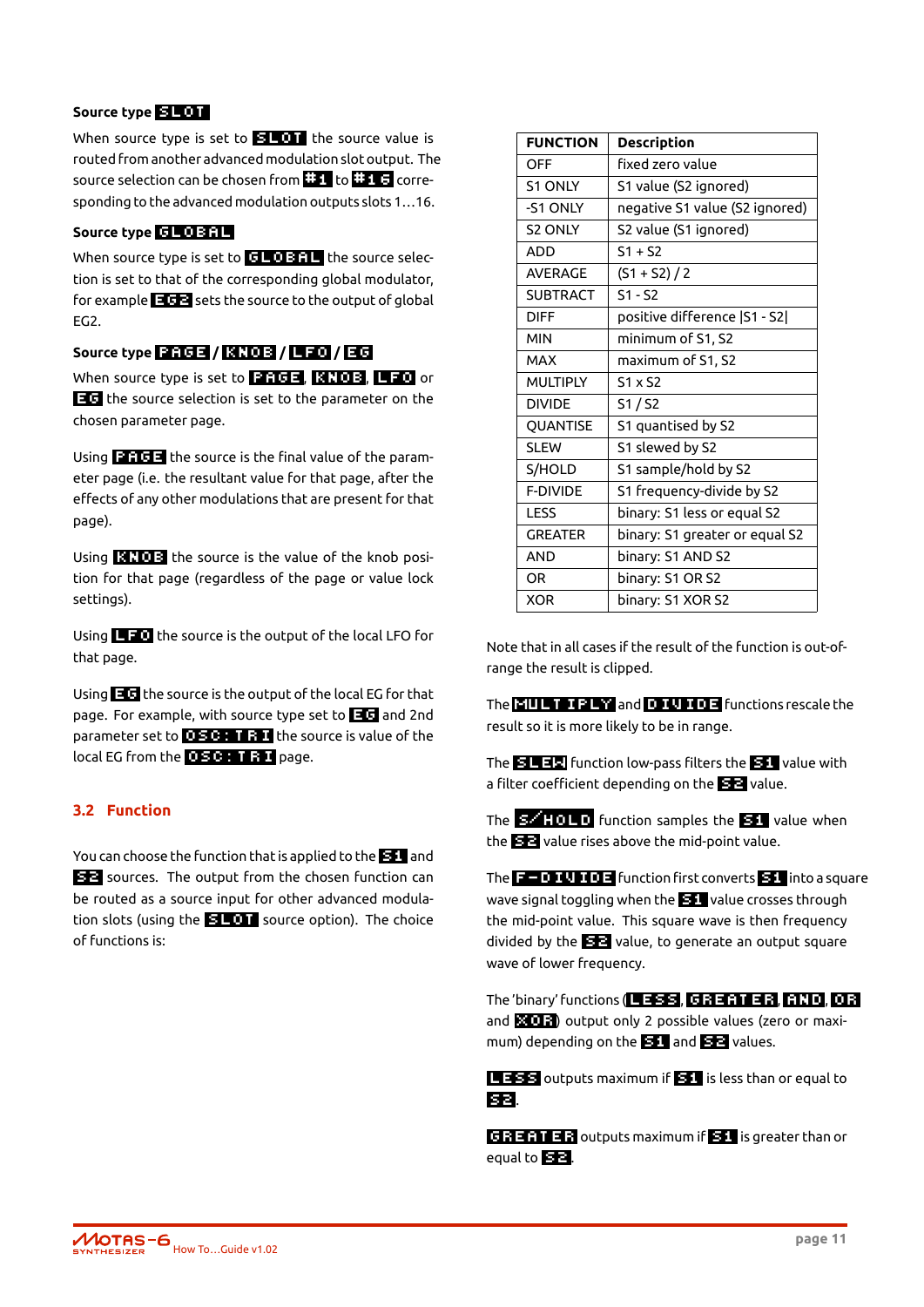**RIND** outputs maximum only if both **21** and **22** are greater than midpoint values.

**0.3** outputs maximum if either **31** or **32** are greater than midpoint values.

**xOI3** outputs maximum if either **31** or **32** are greater than midpoint values but zero if both  $\mathbf{S}1$  and  $\mathbf{S}2$  are greater than midpoint values.

The MISC: CONST X constant source values can be useful in conjunction with the **sleep** function to provide a fixed slew setting or the  $F - D I U I D F$  function to provide a frequency-divided signal with a fixed ratio.

For on/off accent control use function GREATER with S1 set to VELOCITY and S2 set to MISC: CONST 64. The output will then depend on whether velocity is below or above the mid-point value 64. Route the output to e.g. filter cutoff to allow on/off 'accent' control from the velocity.

#### **3.3 Modulation amount**

<span id="page-14-0"></span>The amount of modulation sent to the destination can be adjusted over a wide range (both positive and negative). Depending on the destination setting the modulation amount may be shown in different units e.g. percent, cents, semitones etc.

Press  $\sqrt[4]{\mathbb{R}}$  to toggle UNIPOLAR or BIPOLAR modulation.

#### **3.4 Destination**

The destination is set using the **part of a** and  $\blacksquare$  and  $\blacksquare$  settings as shown in the table below.

| PAGE                     | <b>DEST</b> (global)    | <b>DEST</b> (page)     | <b>DEST</b> (patch)   |
|--------------------------|-------------------------|------------------------|-----------------------|
| OFF                      | LFO1 WAVEFORM           | <b>OFFSET</b>          | <b>PORT MODE</b>      |
| <b>GLOBAL PARAMS</b>     | <b>LFO1 FREQUENCY</b>   | PAGE OPTION 1          | PORT TIME/RATE        |
| <b>MASTER PITCH</b>      | LFO1 TEMPO              | PAGE OPTION 2          | <b>PORT VALUE</b>     |
| OSC-1:LEVEL              | <b>LFO1 SINGLE-SHOT</b> | <b>NOTE DEPTH</b>      | <b>NOTE OFF TRACK</b> |
| OSC-1:PITCH              | LFO1 SYNC/RESET         | <b>NOTE 2ND DEST</b>   | PW SENS.              |
| OSC-1:TRIANGLE           | <b>LFO1 PITCH TRACK</b> | NOTE 2ND DEPTH         | LFO SYNC.             |
| OSC-1:SAWTOOTH           | <b>LFO2 WAVEFORM</b>    | <b>NOTE RESPONSE</b>   |                       |
| OSC-1:PULSE MOD.         | <b>LFO2 FREQUENCY</b>   | <b>VELOCITY DEPTH</b>  |                       |
| OSC-1:PULSE LEVEL        | LFO2 TEMPO              | <b>VEL. 2ND DEST</b>   |                       |
| OSC-2:PHASE MOD          | LFO2 SINGLE-SHOT        | <b>VEL. 2ND DEPTH</b>  |                       |
| OSC-2:LEVEL              | LFO2 SYNC/RESET         | <b>VEL. RESPONSE</b>   |                       |
| OSC-2:PITCH              | <b>LFO2 PITCH TRACK</b> | M1 DEPTH               |                       |
| OSC-2:TRIANGLE           | LFO3 WAVEFORM           | M1 2ND DEST            |                       |
| OSC-2:SAWTOOTH           | LFO3 FREQUENCY          | M1 2ND DEPTH           |                       |
| OSC-2:SQUARE             | <b>LFO3 TEMPO</b>       | <b>M1 RESPONSE</b>     |                       |
| OSC-2:SUB-OSC            | <b>LFO3 SINGLE-SHOT</b> | M2 DEPTH               |                       |
| OSC-3:PHASE MOD          | LFO3 SYNC/RESET         | M2 2ND DEST            |                       |
| OSC-3:LEVEL              | <b>LFO3 PITCH TRACK</b> | M2 2ND DEPTH           |                       |
| OSC-3:PITCH              | <b>LFO4 WAVEFORM</b>    | <b>M2 RESPONSE</b>     |                       |
| OSC-3:TRIANGLE           | <b>LFO4 FREQUENCY</b>   | M3 DEPTH               |                       |
| OSC-3:SAWTOOTH           | LFO4 TEMPO              | M3 2ND DEST            |                       |
| OSC-3:PULSE MOD.         | LFO4 SINGLE-SHOT        | M3 2ND DEPTH           |                       |
| <b>OSC-3:PULSE LEVEL</b> | LFO4 SYNC/RESET         | <b>M3 RESPONSE</b>     |                       |
| <b>MIXER:NOISE</b>       | <b>LFO4 PITCH TRACK</b> | M4 DEPTH               |                       |
| MIXER:LEVEL              | EG1 DELAY               | M4 2ND DEST            |                       |
| MIXER:FB/EXT             | EG1 ATTACK              | M4 2ND DEPTH           |                       |
| LPF1:FREQUENCY           | EG1 DECAY               | M4 RESPONSE            |                       |
| LPF1:RESONANCE           | <b>EG1 SUSTAIN</b>      | <b>LFOX CHOICE</b>     |                       |
| LPF1:OUTPUT              | EG1 RELEASE             | <b>LFOX DEPTH</b>      |                       |
| LPF2:FREQUENCY           | EG1 KEYTRACK            | <b>LFO WAVEFORM</b>    |                       |
| LPF2:RESONANCE           | EG1 RESET/LOOP          | <b>LFO FREQUENCY</b>   |                       |
| LPF2:OUTPUT              | EG1 SHAPE               | <b>LFO DEPTH</b>       |                       |
| <b>HPF:FREQUENCY</b>     | EG1 RESPONSE            | LFO OUTPUT MODE        |                       |
| <b>HPF:OUTPUT</b>        | EG2 DELAY               | <b>LFO SINGLE-SHOT</b> |                       |
| <b>OUTPUT</b>            | EG2 ATTACK              | <b>LFO SYNC/RESET</b>  |                       |
| PATCH SETTINGS           | EG2 DECAY               | <b>LFO PITCH TRACK</b> |                       |
|                          | <b>EG2 SUSTAIN</b>      | <b>LFO FMOD LFOX</b>   |                       |
|                          | <b>EG2 RELEASE</b>      | <b>LFO FMOD EG</b>     |                       |
|                          | <b>EG2 KEYTRACK</b>     | <b>EG DELAY</b>        |                       |
|                          | EG2 RESET/LOOP          | <b>EG ATTACK</b>       |                       |
|                          | EG2 SHAPE               | <b>EG DECAY</b>        |                       |
|                          | <b>EG2 RESPONSE</b>     | <b>EG SUSTAIN</b>      |                       |
|                          | EG3 DELAY               | <b>EG RELEASE</b>      |                       |
|                          | EG3 ATTACK              | EG DEPTH               |                       |
|                          | EG3 DECAY               | <b>EG CHOICE</b>       |                       |
|                          | <b>EG3 SUSTAIN</b>      | <b>EG KEYTRACK</b>     |                       |
|                          | <b>EG3 RELEASE</b>      | EG RESET/LOOP          |                       |
|                          | EG3 KEYTRACK            | <b>EG SHAPE</b>        |                       |
|                          | EG3 RESET/LOOP          | <b>EG RESPONSE</b>     |                       |
|                          | EG3 SHAPE               |                        |                       |
|                          | <b>EG3 RESPONSE</b>     |                        |                       |
|                          | EG4 DELAY               |                        |                       |
|                          | <b>EG4 ATTACK</b>       |                        |                       |
|                          | EG4 DECAY               |                        |                       |
|                          | <b>EG4 SUSTAIN</b>      |                        |                       |
|                          | <b>EG4 RELEASE</b>      |                        |                       |
|                          | <b>EG4 KEYTRACK</b>     |                        |                       |
|                          | EG4 RESET/LOOP          |                        |                       |
|                          | <b>EG4 SHAPE</b>        |                        |                       |
|                          | <b>EG4 RESPONSE</b>     |                        |                       |

Note that the available options are exactly the same as for the parameter mapping feature (see 2.20).

#### **3.5 Copy/Reset Mod**

<span id="page-14-1"></span>Pressing $\sqrt[8]{n}$  copy from the **ADVANCED** MOD setup page allows options to copy or reset the advanced modulation settings. The current slot is shown in the upper right of the display.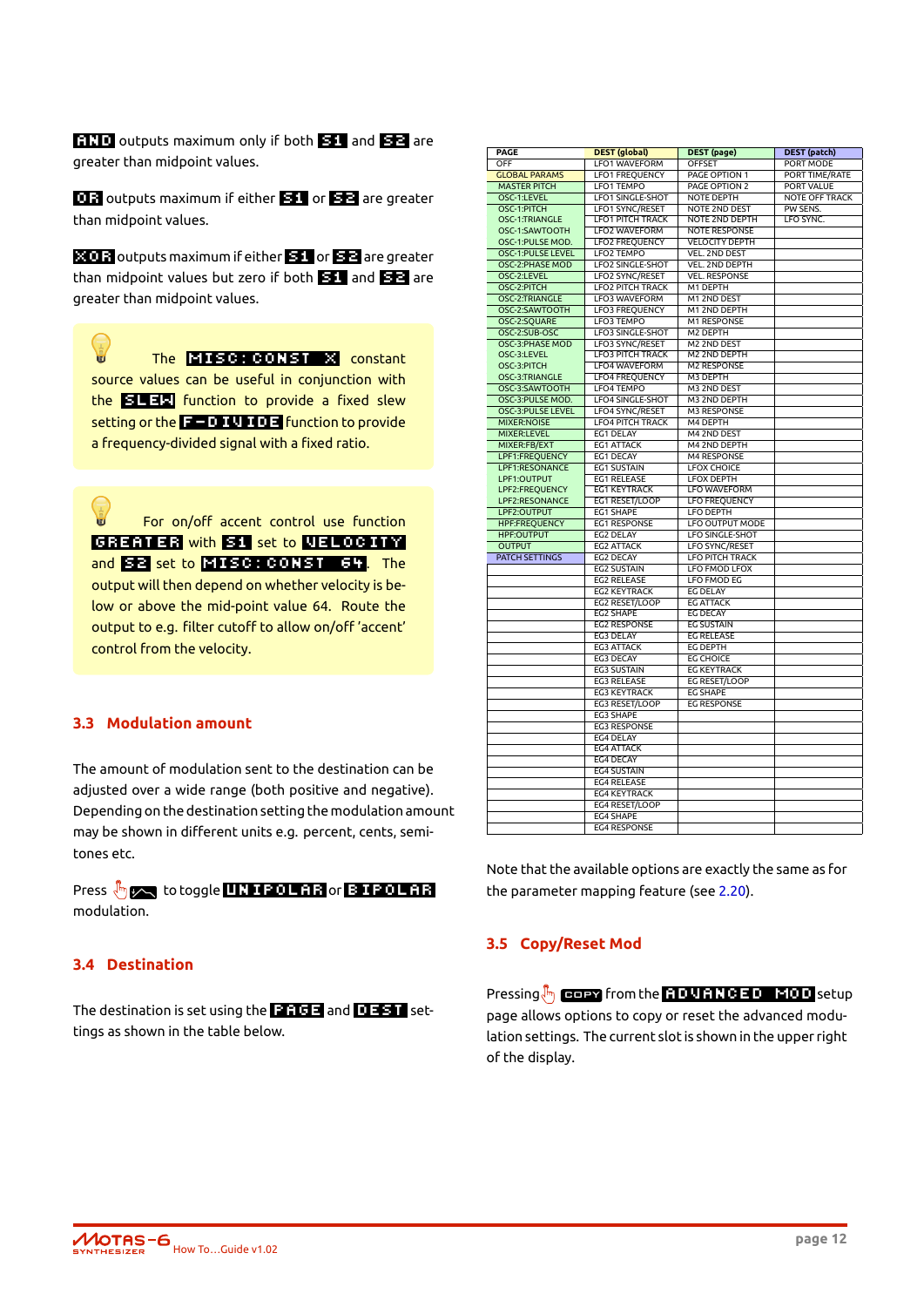```
COPY/RESET MOD
                      #\mathbf{1}COPY FROM
              圖
                         ÷
COPY TO
              \geqRESET THIS SLOT
RESET ALL SLOTS
```
Press  $\sqrt[8]{n}$  when the **COPY FROM** line is selected to copy from a modulation slot (selected using the rotary encoder  $\widehat{O}$  to the current modulation slot.

Press  $\sqrt[4]{\hspace{1pt}}$  when the **COPY TO** line is selected to copy the current modulation slot settings to another slot (selected using the rotary encoder  $\widehat{O}$ ).

Press  $\sqrt[3n]{n}$  when the RESET THIS SLOT line is selected to reset all the settings for the current slot.

Press  $\sqrt[8]{n}$  when the **RESET ALL SLOTS** line is selected to reset all of the advanced modulation settings for this patch, and turn off (disable) the advanced modulation.

#### **3.6 Control of settings over MIDI**

<span id="page-15-0"></span>When the advanced modulation settings are adjusted the new settings can be sent over MIDI using NRPN messages. Similarly **MOTAS-6** recognises these NRPN messages to adjust the settings. The MotasEdit has an interface to allow changing of the advanced modulation settings, see also section 2.8.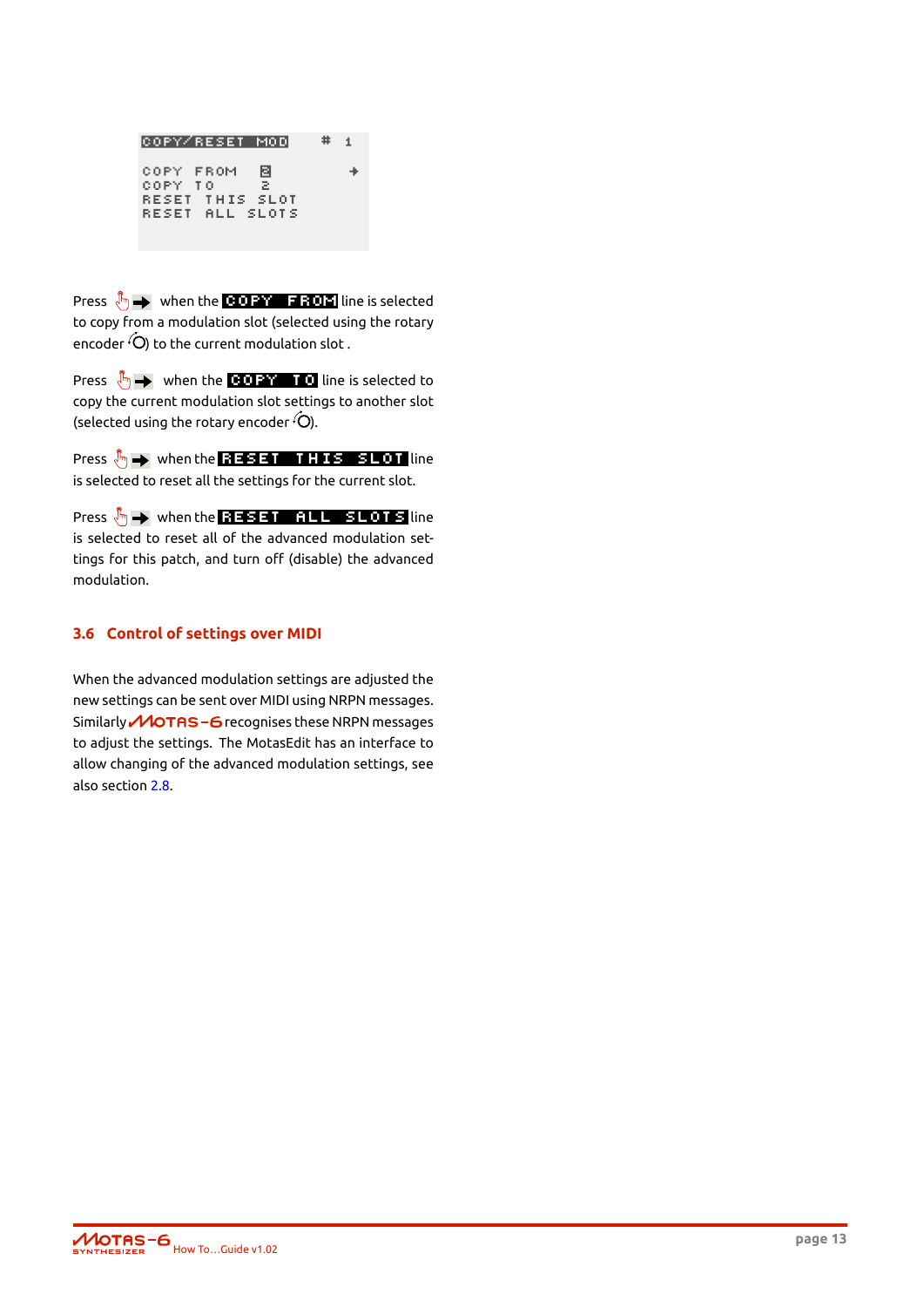## **4 Sound design**

#### <span id="page-16-0"></span>**4.1 Set bipolar or unipolar modulation**

The modulation sources EG, note, velocity and global modulators M1 …M4 can all be set to modulate in either unipolar or bipolar mode (independent settings for each source on each parameter page). Bipolar means that when the modulation source is at its mid-value the modulation effect will be zero whilst in unipolar mode the effect is zero when the source is also at its zero value. Typically (on traditional synths) EGs are always unipolar but with  $M$ OTAS - 6 this does not have to be the case.

|       |       | <b>HPF:OUTPUT</b>         |  |       |              |          |    |
|-------|-------|---------------------------|--|-------|--------------|----------|----|
|       |       | <b>ENVELOPE GENERATOR</b> |  |       |              |          |    |
|       |       | EG CHOICE GLOBAL1         |  |       |              |          |    |
|       |       | GATE/IRIG NOTE            |  |       |              |          |    |
|       | RESET |                           |  | 0 F F |              |          |    |
| MODE. |       |                           |  |       | <b>GATED</b> |          |    |
|       | SHAPE |                           |  | LOG   |              |          | 32 |
|       |       | <b>RESPONSE</b>           |  |       |              | UNIPOLAR |    |
|       |       |                           |  |       |              |          |    |

The LFOs (global and local) are always bipolar.

#### <span id="page-16-1"></span>**4.2 Make an oscillator have fixed pitch**

The VCOs normally track MIDI note-on values automatically. To hold the VCO so that its pitch is the same regardless of the incoming MIDI note simply apply a note modulation of -12 semitones (to cancel out the +12 semitones that is built-in).



#### <span id="page-16-2"></span>**4.3 Create a drone patch**

To create a drone patch i.e. one where the audio is heard continuously, simply reduce the EG modulation level on the final output page to zero and offset the page value to 100% to give full output level. Also, you would need to set non-zero offset levels on other pages such as oscillator individual waveform pages, oscillator overall level page, mixer level page and filter output page (such as for low-pass filter 1) in order to hear something.



#### <span id="page-16-3"></span>**4.4 Create a band-pass filter**

MOTAS-6 has 3 independent filters: two low-pass and one high-pass. To make a bandpass filter a low-pass filter needs to be placed in series with the high-pass filter.

Let's use low-pass filter 1 with the high-pass filter. Set the input of the low-pass filter 1 to the mixer  $\Box$  and set the cut-off frequency to, say  $\geq 0.00$  KHz.

| LPF-1:FREQ                | MIX +   |
|---------------------------|---------|
| MODULATIONS<br>NOT ACTIVE |         |
| П                         | 2.00KHZ |

Next, set the direct output level of low-pass filter 1 to zero (we don't want any of the direct output to be audible).

| LPF-1:OUTPUT -            | POLE-2  |
|---------------------------|---------|
| MODULATIONS<br>NOT ACTIVE |         |
| п                         | ÷<br>网络 |

Next set the input of the high-pass filter to the 2nd pole of the low-pass filter 1 output  $\frac{1}{2}$  and set the cutoff frequency to, say  $1.00kHz$ .

| HPF:FREQ                  | POLE−2+        |
|---------------------------|----------------|
| MODULATIONS<br>NOT ACTIVE |                |
| П                         | ⇒∎⊤<br>1.OOKHZ |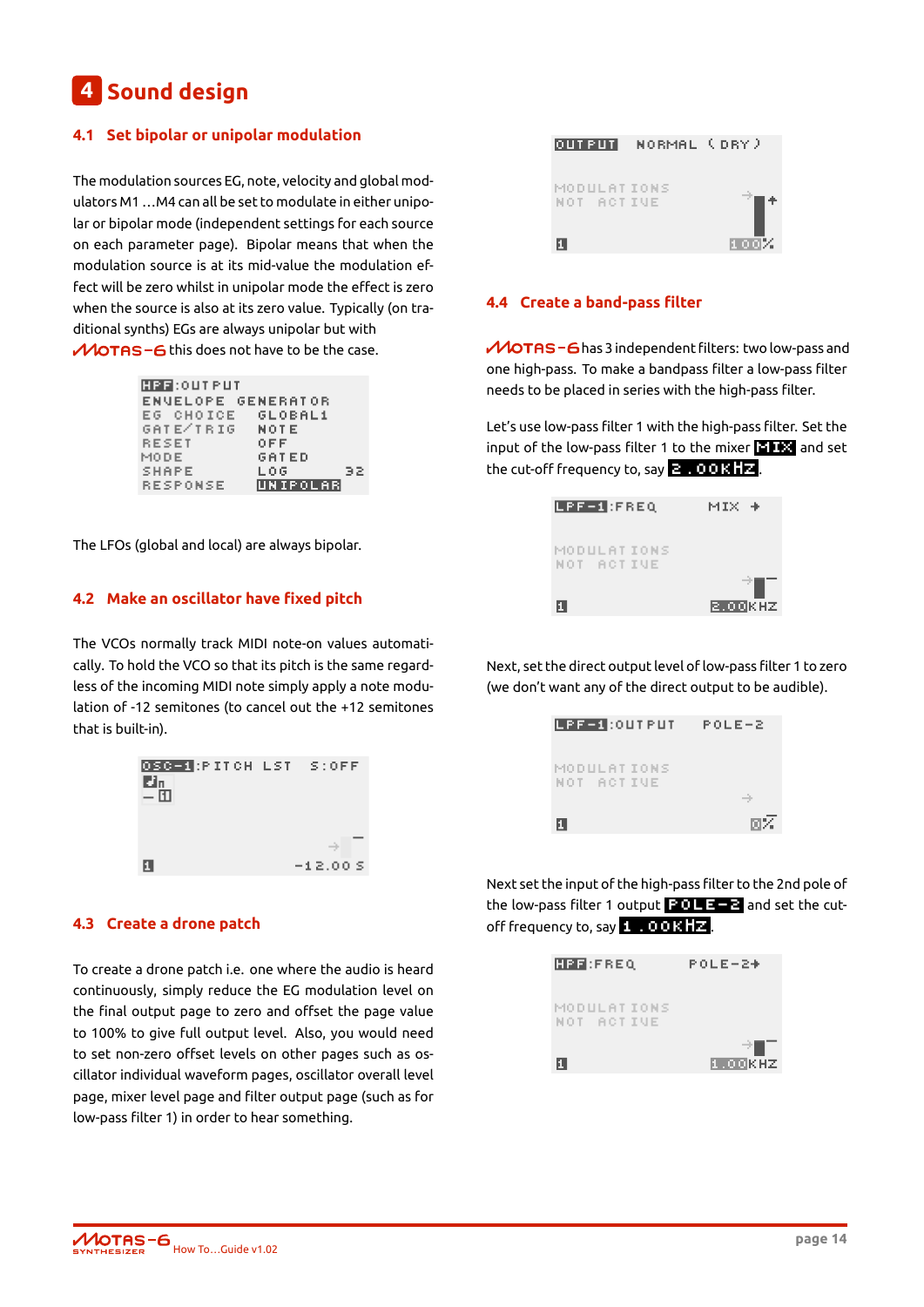

With this setup the audio from the mixer passes through a band-pass filter with fixed width and a centre frequency around 1.5kHz. Of course the frequencies of the low and high pass filters can be modulated (independently) to make the sound more interesting.

The high-pass filter can be set to receive its signal from a different pole of the low-pass filter 1 (the higher the pole the steeper the cut-off frequency), the low-pass filter 1 resonance could be adjusted and the signal level can be adjusted (to alter the gain-staging and so distortion effects)…all of these changes will alter the sonic effect.

#### <span id="page-17-0"></span>**4.5 Use phase modulation to create complex waveforms**

 $M$ OTAS-6 is rather unique for an analogue synthesizer in having phase-modulation capabilities. Phase modulation (PM) is when the waveform of an oscillator (the carrier) is shifted in phase a controllable amount from another oscillator waveform (the modulator).

 $\boldsymbol{\dot{\alpha}}^{\alpha}$ Phase-modulation gives rise to sounds similar to frequency modulation (FM) but does not have the frequency shift problems that can plague true FM. This is because with FM the frequency of the output signal is affected by *the value* of the modulating signal whereas with PM the frequency shift is from the *rate-of-change* of the modulator signal. Using FM it is very hard to generate modulator wavefoms that do not cause the side-effect of uncontrolled frequency changes, especially with analogue VCOs and strong modulation amounts.

**i** The 'FM' digital synths of the 1980s actually used phase-modulation (PM) but it was marketed as FM…

The VCO2 core sawtooth waveform can be phase-modulated

from the VCO1 triangle wave. The modulated result is the sawtooth output from VCO2. Internally the triangle waveform from VCO2 is generated from this new sawtooth and so is affected by the PM. The square and sub waveforms are generated from the original core sawtooth and so are not affected by the PM on VCO2.

The VCO3 core sawtooth waveform can be phase-modulated from either the VCO1 or VCO2 triangle wave. The modulated result is the sawtooth output from VCO3. Internally the triangle and pulse waveforms from VCO2 are generated from this new sawtooth and so both are affected by the PM.

In the screenshot below (captured from the built-in oscilloscope feature) we have VCO3 sawtooth output with phase modulation from VCO2. Both VCOs have been set to the same frequency (with VCO2 set to hard-sync to VCO3 to ensure constant lock). As you can see the waveform is significantly altered from a pure sawtooth.



In the screenshot below we have the same setup as above but additionally add phase modulation of VCO2 from VCO1 creating a more complex waveshape.



#### <span id="page-17-1"></span>**4.6 Create wave-folding sounds**

It is possible to create wave-folding type effects using a special setup of the phase-modulation.

To achieve this we set the carrier frequency out-of-range of hearing (either INFRASONIC or ULTRASONIC). Then, with phase modulation the triangle wave output shape will, with some combination of settings, effectively be wavefolded onto itself.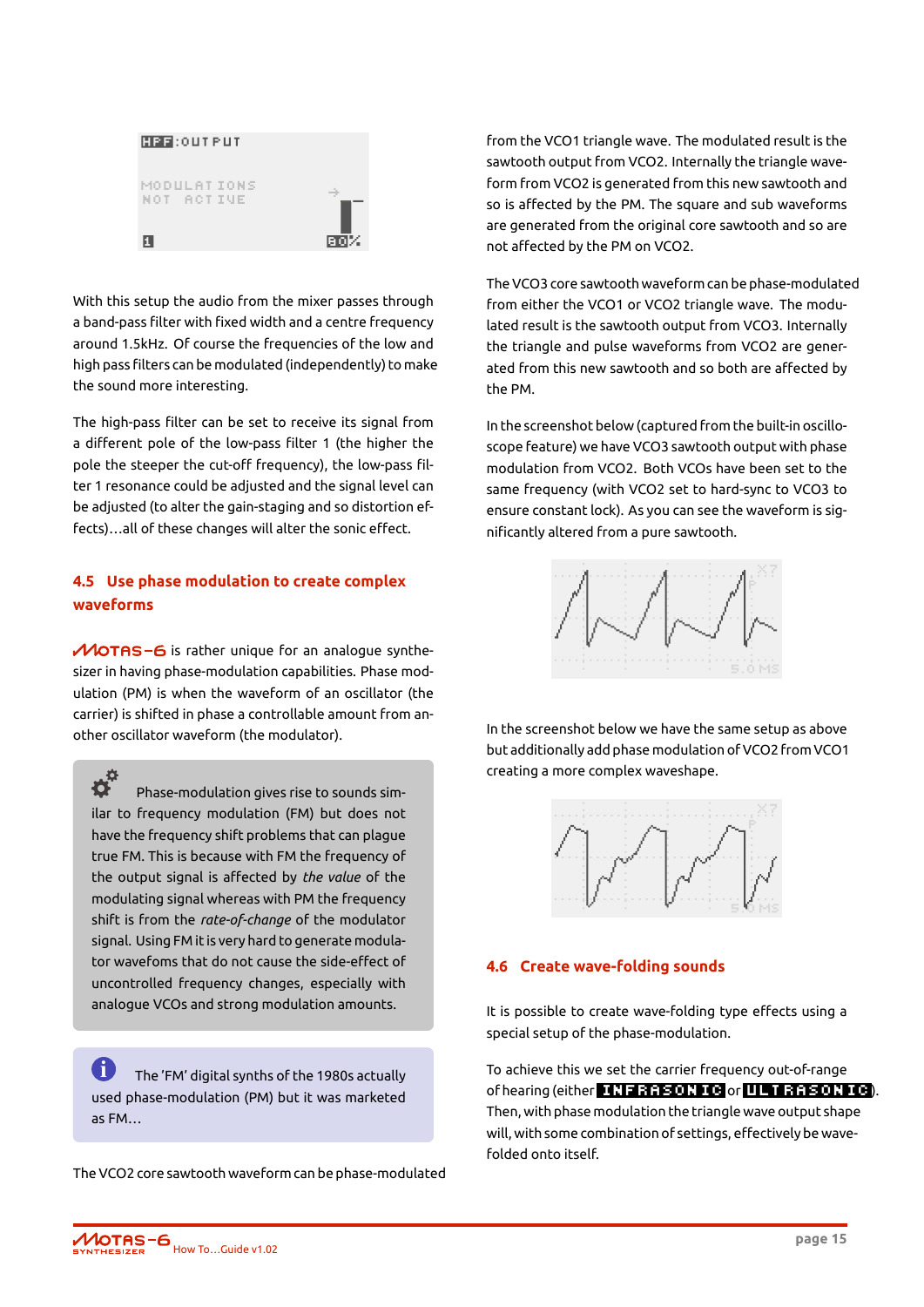

In the screenshot below (captured from the built-in oscilloscope feature) you can see that the triangle wave output of VCO3 has 'folded' back onto itself at the tops of the cycle giving a characteristic tone. In this example the filters have been bypassed.



#### <span id="page-18-0"></span>**4.7 Set LFOs to track pitch for AM- and FM-type sounds**

Normally the LFOs frequency is free-running but setting the  $P$  ITCH TRACK setting to  $NOTE$  or  $P$  ITCH causes the LFO frequency to track with the played note. In this case the LFO frequency is not displayed in Hz but in semitones or cents offset from the played note. In  $\frac{1}{2}$ mode the LFO will track the last played note including pitch bend and global tuning and offset, whilst in **Pitch Man**ode additionally the tracking will be from the result of the master pitch page.

| <b>MIXER:FB/EXTERNAL</b> |          |
|--------------------------|----------|
| LOCAL LFO                |          |
| OUTPUT MODE              | NORMAL   |
| SINGLE-SHOT              | OFF      |
| SYNC/RESET               | OFF      |
| PITCH TRACK              | IP IT CH |
| FREQ MOD LFOX            | 0.0      |
| FREQ MOD EG              | ΟC       |

Use pitch-tracking to apply a range of AM and FM effects (depending where the LFO is appled). Offset the pitch-tracking frequency to give characteristic noisy/complex tones. Since the LFOs cannot run at high audio rates (due to hardware limitations) digital aliasing artifacts will be heard when at higher frequencies, especially if the LFO waveform is not a sine wave.

#### <span id="page-18-1"></span>**4.8 Control gain-staging and distortion**

There are several audio gain controlling stages in the audio signal path. There is the mix of the individual oscillator waveforms, the overall oscillator levels, the mixer level (including boost option) and the individual filter output levels. Also the resonance control on the low-pass filters is relevant (since resonance is a local feeback path), as well as the possibility to use the external input/feedback path. Finally there are the clipping options on the final output stage.



 $M$ OTAS – 6 has been designed so that at higher levels the audio signals will overdrive/compress/limit/clip within the internal analogue circuitry producing new harmonics from non-linear circuit operation in many places. The effect will be different depending on where the higher levels are present within the circuitry. This intentional design allows a greater range of possible sounds which vary with the various signal levels in the signal path. Use of filter resonance and feedback also plays a part by modifying the signal levels. Use lower-levels for a clean sound, high levels for a grungy aggresive sound and intermediate levels for effects inbetween. The filters will distort differently due to the different designs of the circuits.

Using multiple oscillators at almost the same frequency, with appropriate level settings, can give an interesting change of tone as the oscillators drift in- and out-of phase. At some times the oscillators add together (when in-phase) and then distortion is strongest. At other times, when not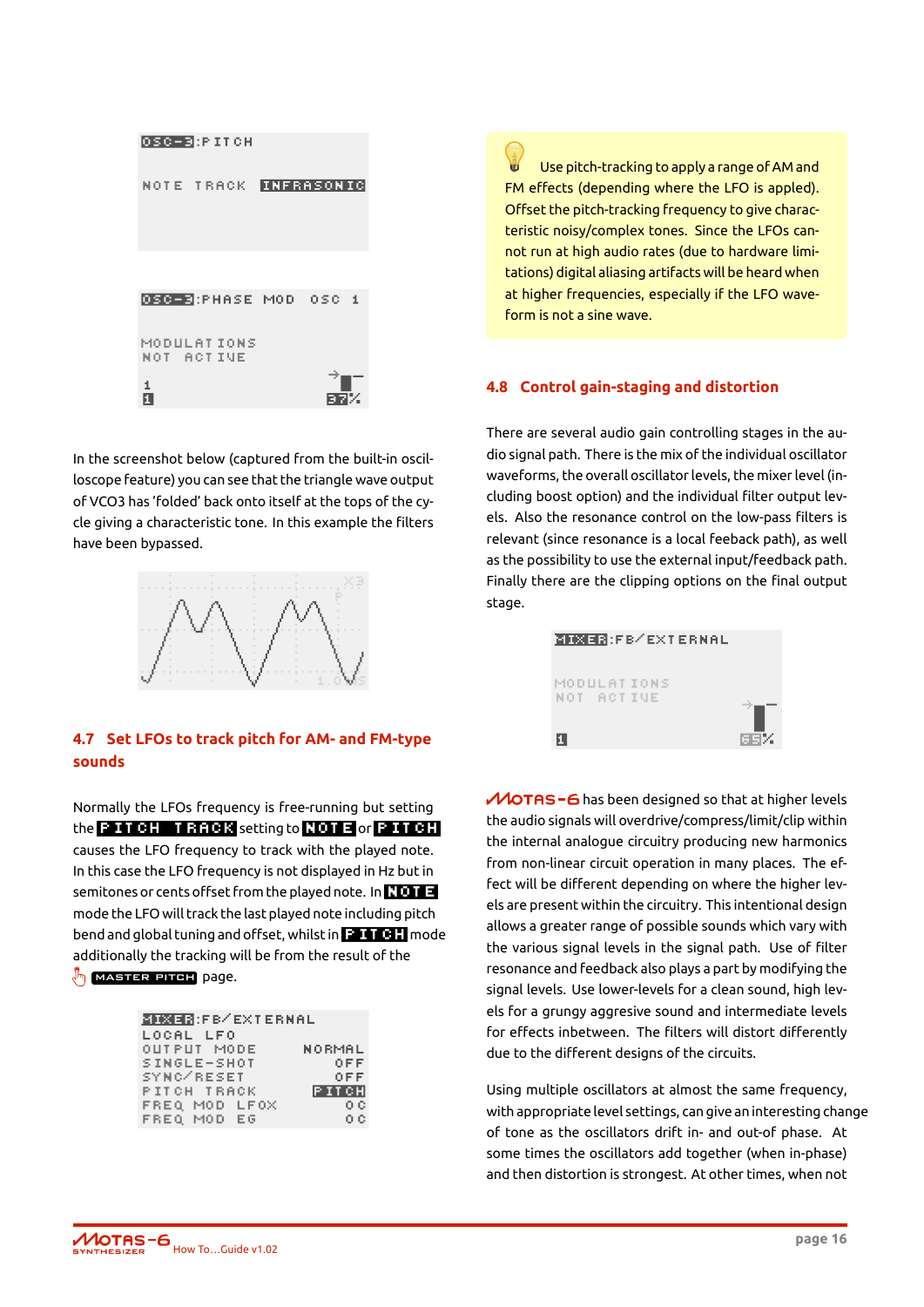in-phase, the overall signal is weaker and so the distortion is reduced or absent.

The subtle (or not subtle) effects of distortion are one of the key sonic attractions of true analogue synthesizers such  $as$  *MOTAS-6.* 

#### <span id="page-19-0"></span>**4.9 Change the EG response shape**

Each EG (Envelope Generator) has an output signal that varies over time during the attack, decay and release phases. The way this signal varies with time can be varied over a wide range using the shape parameter from -64 to +64. With positive shape values  $($   $\Box$   $\Box$  ) the signal changes more quickly at the start and then more slowly, conversely with negative shape values  $(2, 2)$  the signal changes more slowly at the start and then more quickly. Adjusting this parameter is particularly useful to get exactly the 'right' response for percussive sounds where small changes in the shape can make a big difference to the sound effect.

| <b>MIXER:FB/EXTERNAL</b> |              |      |  |  |
|--------------------------|--------------|------|--|--|
| ENVELOPE GENERATOR       |              |      |  |  |
| EG CHOICE LOCAL          |              |      |  |  |
| GATE/IRIG NOTE           |              |      |  |  |
| RESET                    | 0 F F        |      |  |  |
| MODE.                    | <b>GATED</b> |      |  |  |
| SHAPE                    | LOG          | 12 Y |  |  |
| <b>RESPONSE</b>          | BIPOLAR      |      |  |  |

#### <span id="page-19-1"></span>**4.10 Use oscillator sync to create complex waveforms**

 $M$ OTAS - 6 has hard oscillator syncronisation features on oscillators 1 and 2. This means that the oscillator core can be reset by another oscillator (or oscillators). The synced oscillator re-starts its waveform cycle at the point in time when the other oscillator re-starts. The effect depends on the relationship between the frequencies of the oscillators.

The waveform below shows the triangle wave output of oscillator 1 which is synced to oscillator 2. The frequency of oscillator 2 is set to 7 semitones lower than oscillator 1. As you can see the triangle waveform is distorted as the oscillator signal resets partway through the cycle.



In a more complex example the waveform below shows the triangle wave output of oscillator 1 which is synced to oscillators 2 and 3. The frequency of oscillator 2 is set to 7 semitones lower than oscillator 1 whilst the frequency of oscillator 3 is set to 9 semitones lower. The triangle waveform is distorted with 2 resets during its cycle.



#### <span id="page-19-2"></span>**4.11 'Play' a resonant filter**

The 2 low-pass filters can both be 'played' like oscillators using high resonance settings. Set the filter cut-off frequency to track note with 1.00 octave. Set the resonance above 70%.



Note that the self-oscillation dies off at lower frequencies especially for low-pass filter 2. With low-pass filter 1 set the resonance feedback setting to pole-4 or pole-6 . The pitch will be lower in the  $\frac{1}{2}$   $\frac{1}{2}$  and setting and will extend to lower frequency operation. Note also that the pitch stability of the filters is not as precise as that for the oscillators.

#### **4.12 Modulate a local LFO frequency with a global LFO or EG**

Set the  $\overline{F}$   $\overline{F}$   $\overline{F}$   $\overline{F}$   $\overline{F}$   $\overline{F}$   $\overline{F}$  parameter to allow the frequency of a local LFO to be modulated by the global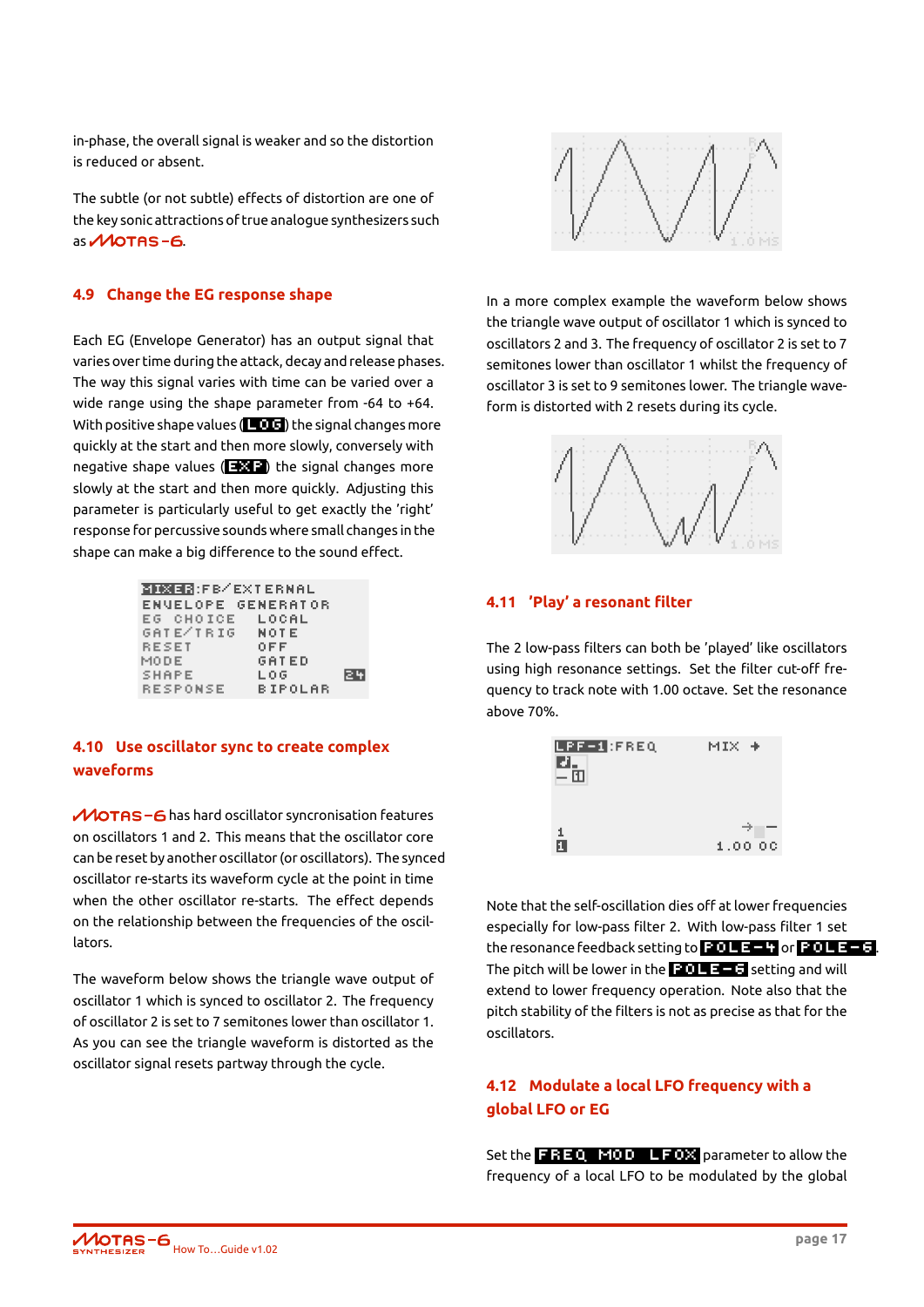LFO used on that page and/or set the  $\overline{F}$   $\overline{FQ}$  mod  $\overline{E}$   $\overline{G}$ parameter to allow the frequency to be modulated by the EG used on that page. Note that the global lfo or EG modulation amount settings for the page are irrelevant here and could be zero.

| <b>HPF:OUTPUT</b> |        |
|-------------------|--------|
| LOCAL LFO         |        |
| OUTPUT MODE       | NORMAL |
| SINGLE-SHOT       | 0 F F  |
| SYNC/RESET        | OFF    |
| PITCH TRACK       | OFF    |
| FREQ MOD LFOX     | 四月光    |
| FREQ MOD EG       | 0 Z.   |
|                   |        |

Another way to achieve this is (or in parallel to the above!) is to assign a global LFO or global EG to one of the global modulators M1…M4 and then set a secondary modulation amount to modulate the local LFO frequency.



Adjust the local LFO frequency as normal to set the 'offset' of the local LFO about which the modulation takes place.

#### <span id="page-20-0"></span>**4.13 Feedback audio / process external audio**

To process the output of  $\mathcal M$ OTAS - 6 in a feedback loop ensure that nothing is plugged into the external audio input **C** . When nothing is connected an internal loopback connection is made from the main output (before the final volume control). Alternatively, to process external audio plug in a line-level audio signal into **C** .



Adjust the level on the  $\sqrt{\left(\right)}$ 

MIXER FB/EXTERNAL parameter page. The feedback or external audio signal enters the mixer along with the VCOs and the noise source.

Since this is a feedback loop if the gain around the loop becomes greater than 1 and is inphase the output will potentially scream/howl so use with caution, or to good effect!

|                           | <b>MIXER:FB/EXTERNAL</b> |     |
|---------------------------|--------------------------|-----|
| MODULATIONS<br>NOT ACTIVE |                          |     |
| 0                         |                          | 阿耳米 |

Of course modulation can be applied to this page (just like all the other pages) so you could create an effect where the external sound is only processed for a certain time on each key press by modulating with an EG, for example.

#### <span id="page-20-1"></span>**4.14 Design and use custom LFO waveforms**

Each patch has 4 custom LFO waveforms which can be edited. Access  $SET UP$  PAGE 2 and then press  $\sqrt[8]{\cdot}$  or  $\sqrt[8]{\mathbb{F}_0}$  to enter the custom LFO editing mode.



Any LFO (parameter-page local, or global) can use the 4 custom LFO waveforms just like the preset waveforms.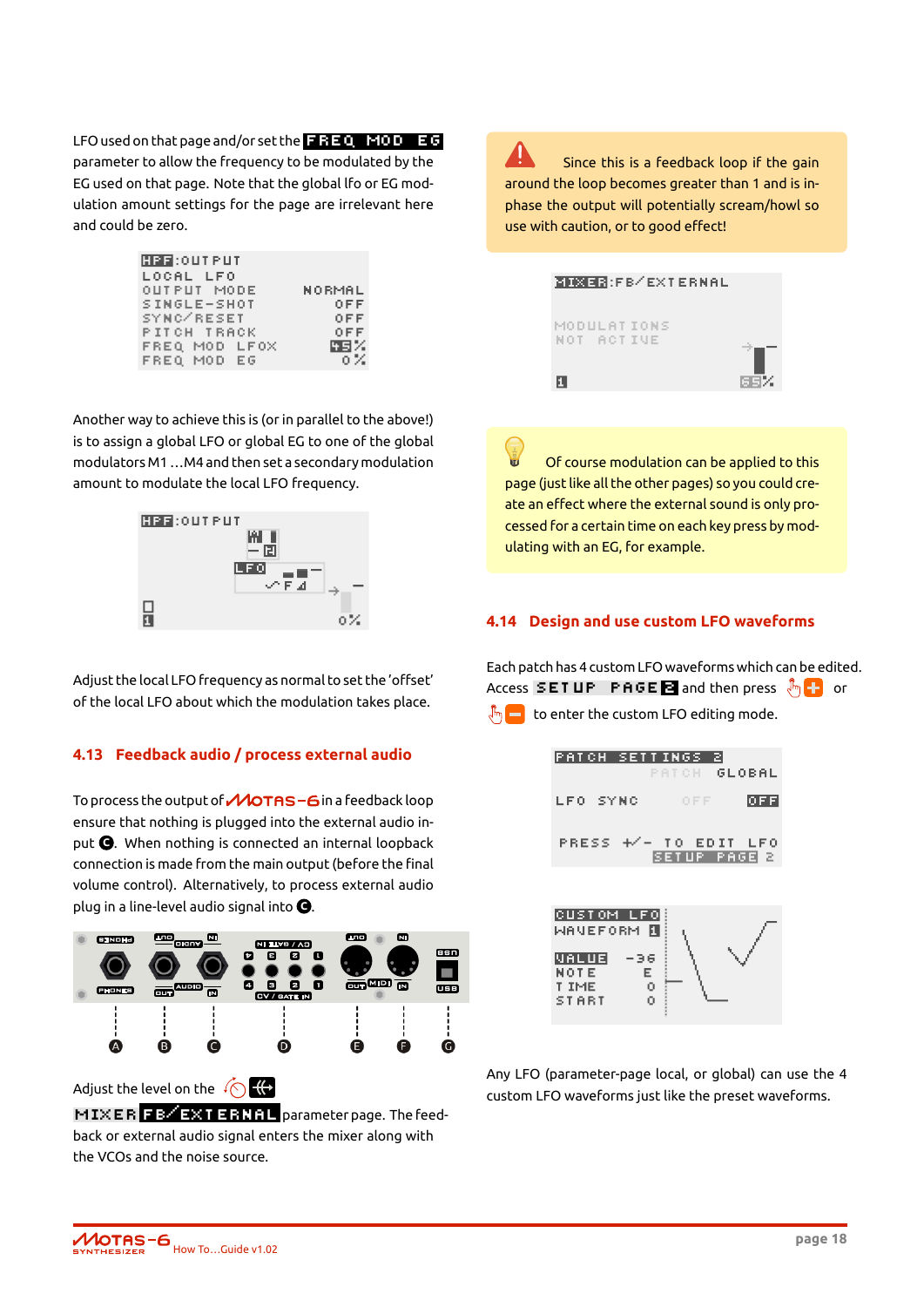

Set an LFO into **SINGLE-SHOT** mode

using a custom LFO waveform with a complex profile to use the LFO more like an 'EG' on a percussive patch with exact and complex control of the shape over time. Use the LFO frequency to control how 'fast' the waveform changes over time.

.

0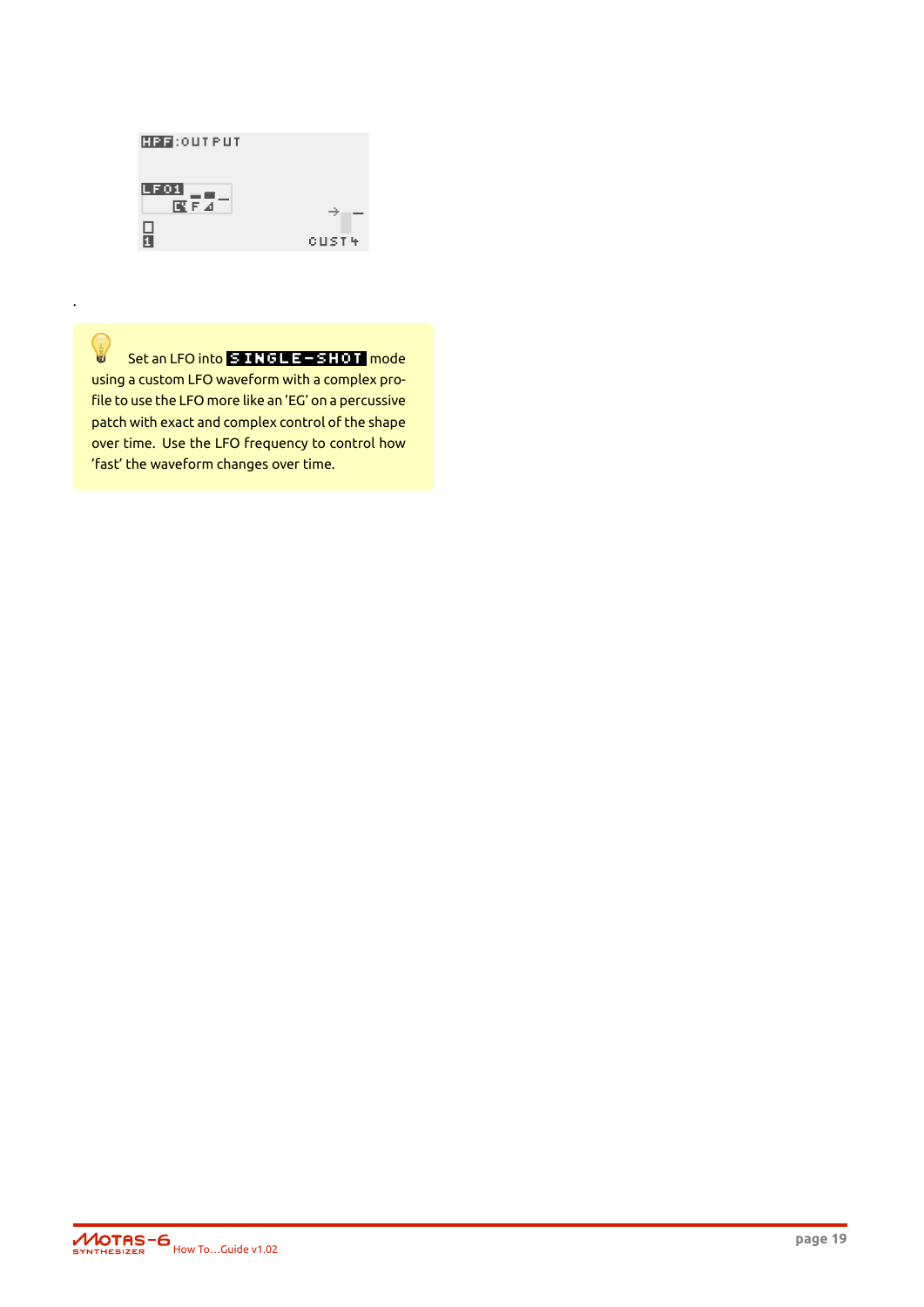### **A Real-time patch changes using MIDI NRPNs**

When a patch parameter is changed using the rotary knobs  $\bullet$ , rotary encoder  $\circ$  or buttons  $\bullet$  a series of 4 MIDI controller messages are sent:

- <span id="page-22-0"></span>• NRPN MSB #99 (0x63 in hex)
- NRPN LSB #98 (0x62)
- data entry MSB #6 (0x06)
- data entry LSB #38 (0x26)

| <b>Parameter Page</b>       | <b>NRPN MSB data</b> |
|-----------------------------|----------------------|
| N/A (global parameter)      | 0                    |
| Master pitch                | 1                    |
| Oscillator 1 Level          | $\overline{2}$       |
| Oscillator 1 Pitch          | 3                    |
| Oscillator 1 Triangle Level | $\overline{4}$       |
| Oscillator 1 Sawtooth Level | 5                    |
| Oscillator 1 Pulse Mod      | $\overline{6}$       |
| Oscillator 1 Pulse Level    | $\overline{7}$       |
| Oscillator 2 Phase Mod.     | 8                    |
| Oscillator 2 Level          | 9                    |
| Oscillator 2 Pitch          | 10                   |
| Oscillator 2 Triangle Level | 11                   |
| Oscillator 2 Sawtooth Level | 12                   |
| Oscillator 2 Square         | 13                   |
| Oscillator 2 Sub Level      | 14                   |
| Oscillator 3 Phase Mod.     | $\overline{15}$      |
| Oscillator 3 Level          | 16                   |
| Oscillator 3 Pitch          | 17                   |
| Oscillator 3 Triangle Level | 18                   |
| Oscillator 3 Sawtooth Level | 19                   |
| Oscillator 3 Pulse Mod      | $\overline{20}$      |
| Oscillator 3 Pulse Level    | $\overline{21}$      |
| Noise Level                 | 22                   |
| Mix Level                   | $\overline{23}$      |
| Low-pass Filter 1 cut-off   | $\overline{24}$      |
| Low-pass Filter 1 resonance | 25                   |
| Low-pass Filter 1 level     | 26                   |
| High-pass Filter cut-off    | 27                   |
| High-pass Filter level      | 28                   |
| Feedback/Ext in Level       | 29                   |
| Low-pass Filter 2 cut-off   | 31                   |
| Low-pass Filter 2 resonance | 32                   |
| Low-pass Filter 2 Level     | 33                   |
| Output Level                | 35                   |
| <b>Advanced modulation</b>  | 64                   |
|                             | see section A.1      |

The same format of messages, if received via USB or MIDI, cause the current patch to change according[ly.](#page-23-0)

The NRPN messages indicate exactly which parameter is being changed whilst the data entry messages contain the new parameter value. The first message (controller 99) is sent with the data value from the table above, denoting the parameter page being changed. If the data is for a global source (such as a shared EG or LFO) then the data value is zero.

In the case of a page-related parameter changing (i.e. NRPN MSB value not 0 or 64) then the second message sent (controller 98) has the data value from the following table, denoting the parameter from that page being changed.

| Page data                                | NRPN LSB data   |
|------------------------------------------|-----------------|
| Offset                                   | 1               |
| EG mod depth                             | 5               |
| <b>EG</b> delay                          | 10              |
| <b>EG</b> attack                         | 11              |
| EG decay                                 | 12              |
| EG sustain                               | $\overline{13}$ |
| <b>EG</b> release                        | 14              |
| LFOx mod depth                           | 20              |
| LFO frequency                            | 25              |
| LFO mod depth                            | 26              |
| M1 level                                 | 30              |
| M1 alternate dest. level                 | 31              |
| M1 unipolar                              | 32              |
| M2 level                                 | 35              |
| M2 alternate dest. level                 | 36              |
| M2 unipolar                              | 37              |
| M3 level                                 | 40              |
| M3 alternate dest. level                 | 41              |
| M3 unipolar                              | 42              |
| M4 level                                 | 45              |
| M4 alternate dest. level                 | 46              |
| M4 unipolar                              | 47              |
| <b>Velocity level</b>                    | 50              |
| Velocity alternate dest. level           | 51              |
| Velocity unipolar                        | 52              |
| Note level                               | 55              |
| Note alternate dest. level               | 56              |
| Note unipolar                            | 57              |
| Page option 1                            | 64              |
| Page option 2                            | 65              |
| EG source                                | $\overline{70}$ |
| EG retrig                                | $\overline{71}$ |
| EG restart                               | 72              |
| EG shape                                 | $\overline{75}$ |
| EG shape multi                           | 76              |
| EG unipolar                              | 78              |
| LFO source                               | 80              |
| LFO waveform                             | 85              |
| LFO trigger                              | 86              |
| LFO single shot                          | 87              |
| LFO output mode                          | 88              |
| LFO pitch track                          | 89              |
| M1 destination                           | 90              |
| LFO freq mod LFOx                        | 92              |
| LFO freq mod EG                          | 93              |
| M2 destination                           | 95              |
| M3 destination                           | 100             |
| M4 destination                           | 105             |
|                                          | 110             |
| velocity destination<br>note destination |                 |
|                                          | 115             |

In the case of a global parameter changing (i.e. NRPN MSB value was 0) then the second message sent (controller 98) has the data value from the following table, denoting the global parameter.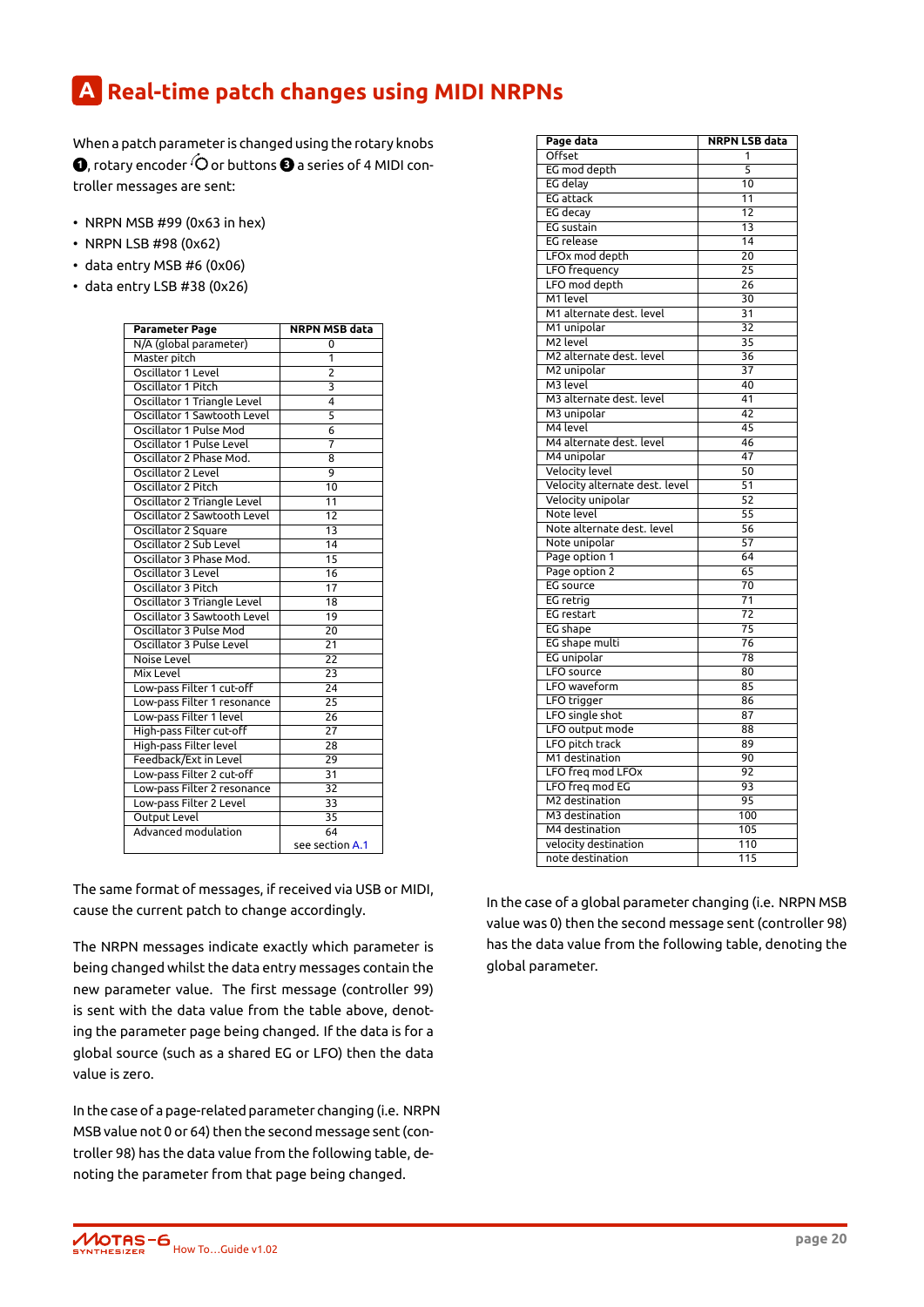| Global data            | NRPN LSB data    |
|------------------------|------------------|
| LFOx 1 frequency       | 4                |
| LFOx 2 frequency       | 5                |
| LFOx 3 frequency       | 6                |
| LFOx 4 frequency       | 7                |
| EGx 1 delay            | 12               |
| EGx 2 delay            | 13               |
| EGx 3 delay            | 14               |
| EGx 4 delay            | 15               |
| EGx 1 attack           | 20               |
| EGx 2 attack           | 21               |
| EGx 3 attack           | 22               |
| EGx 4 attack           | 23               |
| EGx 1 decay            | 28               |
| EGx 2 decay            | 29               |
| EGx 3 decay            | 30               |
| EGx 4 decay            | 31               |
| EGx 1 sustain          | 36               |
| EGx 2 sustain          | $\overline{37}$  |
| EGx 3 sustain          | 38               |
| EGx 4 sustain          | 39               |
| EGx 1 release          | 44               |
| <b>EGx 2 release</b>   | 45               |
| EGx 3 release          | 46               |
|                        |                  |
| EGx 4 release          | 47               |
| portmento mode         | 52               |
| portmento value        | 53               |
| portmento time or rate | 54               |
| lfo sync               | 55               |
| track note-off         | 56               |
| pitchwheel sensitivity | 57               |
| M1 source              | 64               |
| M <sub>2</sub> source  | 65               |
| M3 source              | 66               |
| M4 source              | 67               |
| LFOx 1 trigger         | 72               |
| LFOx 2 trigger         | 73               |
| LFOx 3 trigger         | 74               |
| LFOx 4 trigger         | 75               |
| LFOx 1 single-shot     | 76               |
| LFOx 2 single-shot     | 77               |
| LFOx 3 single-shot     | 78               |
| LFOx 4 single-shot     | 79               |
| LFOx 1 waveform        | 80               |
| LFOx 2 waveform        | 81               |
| LFOx 3 waveform        | 82               |
| LFOx 4 waveform        | 83               |
| LFOx 1 pitch track     | 84               |
| LFOx 2 pitch track     | 85               |
| LFOx 3 pitch track     | 86               |
| LFOx 4 pitch track     | 87               |
| EGx 1 trigger          | 88               |
| EGx 2 trigger          | 89               |
| EGx 3 trigger          | 90               |
| EGx 4 trigger          | 91               |
| EGx 1 restart          | 96               |
| EGx 2 restart          | 97               |
|                        |                  |
| EGx 3 restart          | 98<br>99         |
| EGx 4 restart          |                  |
| EGx 1 shape            | 104              |
| EGx 2 shape            | 105              |
| EGx 3 shape            | 106              |
| EGx 4 shape            | 107              |
| EGx 1 unipolar         | 110              |
| EGx 2 unipolar         | 111              |
| EGx 3 unipolar         | 112              |
| EGx 4 unipolar         | $\overline{113}$ |
| EGx 1 shape multi      | 114              |
| EGx 2 shape multi      | 115              |
| EGx 3 shape multi      | 116              |
| EGx 4 shape multi      | $\overline{117}$ |

#### **A.1 NRPN control of advanced modulation**

The configuration of the advanced modulation (see chapter 3) can be sent and received using NRPNs too.

In this case the NRPN MSB is 64. The NRPN LSB data upper 4 bits indicate the advanced modulation slot number whi[ls](#page-12-0)t the lower 3 bits encode the following:

<span id="page-23-0"></span>

| Parameter     | <b>NRPN LSB data</b><br>(lowest 3 bits only) |
|---------------|----------------------------------------------|
| Source S1     |                                              |
| Source S2     |                                              |
| Destination   | $\mathcal{P}$                                |
| Function      | 3                                            |
| Gain          |                                              |
| Unipolar      | 5                                            |
| Mode (on/off) |                                              |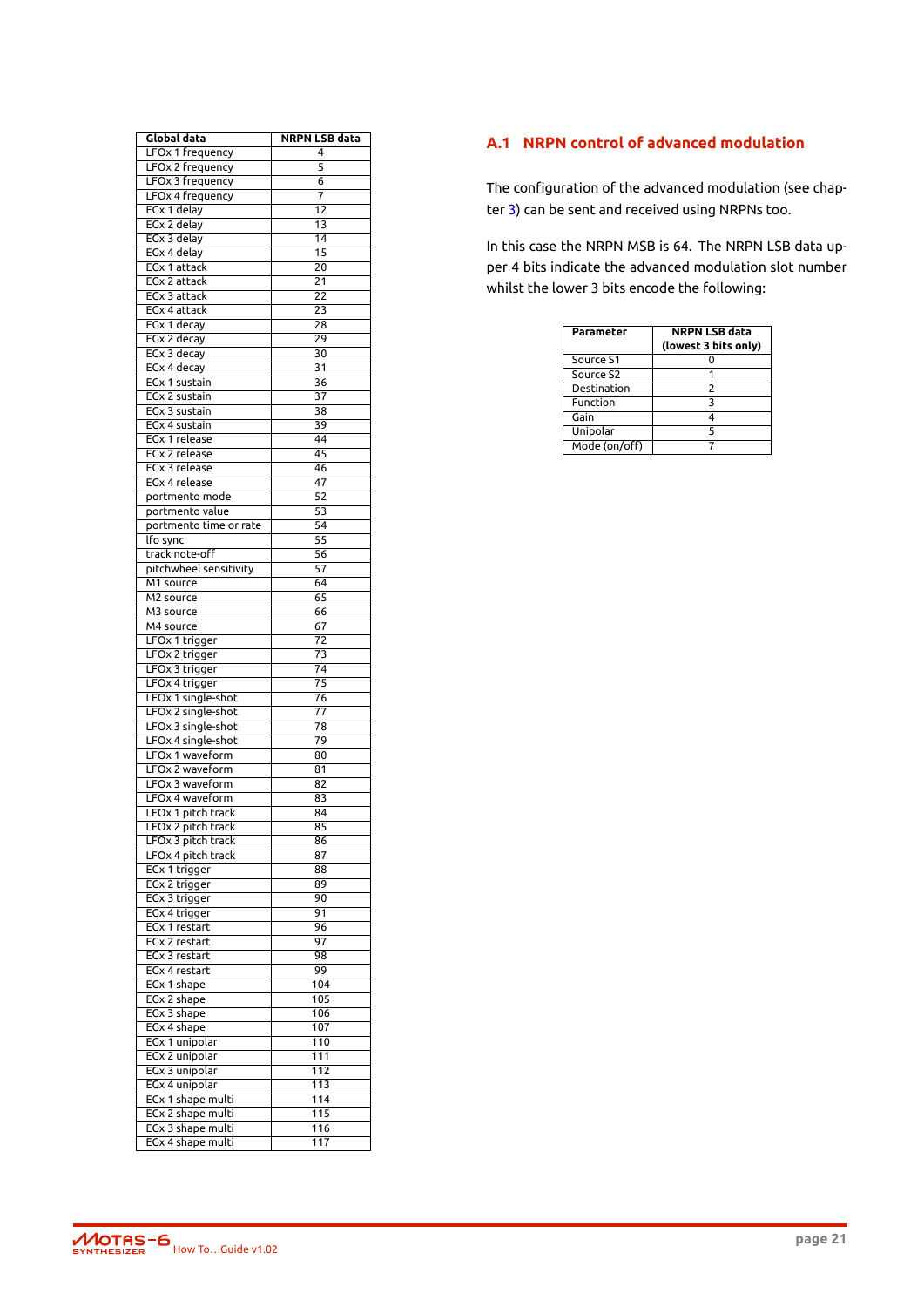### **B MIDI Implementation Chart**

| MIDI Implementation Chart v. 2.0 (Page 1 of 3)                               |                        |                  |                                            |
|------------------------------------------------------------------------------|------------------------|------------------|--------------------------------------------|
| Manufacturer: Motas Electronics Limited.<br>Model: Motas 6.                  | Date: July 2020.       |                  |                                            |
|                                                                              | <b>Transmit/Export</b> | Recognise/Import | Remarks                                    |
| 1. Basic Information                                                         |                        |                  |                                            |
| MIDI channels                                                                | $1 - 16$               | $1 - 16$         |                                            |
| Note numbers                                                                 | No                     | $0 - 127$        |                                            |
| Program change                                                               | No                     | $0 - 49$         | change active patch / load patch from bank |
| Bank Select response? (Yes/No)                                               |                        | Yes              | Bank CC 0 to select fast-access patch 1-5  |
| If yes, list banks utilized in remarks column                                |                        |                  | Bank CC 1-10 to select banks 1-10          |
| Modes supported : Mode 1: Omni-On, Poly (Yes/No)                             |                        | No               | Can be set                                 |
| Mode 2: Omni-On, Mono (Yes/No)                                               |                        | No               | to receive                                 |
| Mode 3: Omni-Off, Poly (Yes/No)                                              |                        | No               | on any channel                             |
| Mode 4: Omni-Off, Mono (Yes/No)                                              |                        | No               |                                            |
| Multi Mode (Yes/No)                                                          |                        | No               |                                            |
| Note-On Velocity (Yes/No)                                                    |                        | Yes              |                                            |
| Note-Off Velocity (Yes/No)                                                   | No                     | No               |                                            |
| Channel Aftertouch (Yes/No)                                                  |                        | Yes              |                                            |
| Poly (Key) Aftertouch (Yes/No)<br>Pitch Bend (Yes/No)                        |                        | No<br>Yes        |                                            |
| Active Sensing (Yes/No)                                                      |                        | Yes              |                                            |
| System Reset (Yes/No)                                                        | No                     | No               |                                            |
| Tune Request (Yes/No)                                                        | No                     | No               |                                            |
| Universal System Exclusive: Sample Dump Standard (Yes/No)                    | No                     | No               |                                            |
| Device Inquiry (Yes/No)                                                      | No                     | No               |                                            |
| File Dump (Yes/No)                                                           | No                     | No               |                                            |
| MIDI Tuning (Yes/No)                                                         | No                     | Yes              | 3-byte bulk tuning dump                    |
| Master Volume (Yes/No)                                                       | No                     | No               |                                            |
| Master Balance (Yes/No)                                                      | No                     | No               |                                            |
| Notation Information (Yes/No)                                                | No                     | No               |                                            |
| Turn GM1 System On (Yes/No)                                                  | No                     | No               |                                            |
| Turn GM2 System On (Yes/No)                                                  | No                     | No               |                                            |
| Turn GM System Off (Yes/No)                                                  | No                     | No               |                                            |
| DLS-1 (Yes/No)                                                               | No                     | No               |                                            |
| File Reference (Yes/No)                                                      | No                     | No               |                                            |
| Controller Destination (Yes/No)                                              | No                     | No               |                                            |
| Key-based Instrument Ctrl (Yes/No)                                           | No                     | No               |                                            |
| Master Fine/Coarse Tune (Yes/No)                                             | No                     | No               |                                            |
| Other Universal System Exclusive                                             | No                     | No               |                                            |
| Manufacturer or Non-Commercial System Exclusive                              | Yes                    | Yes              | Motas Electronics Ltd ID#: 00H 21H 2FH     |
| NRPNs (Yes/No)                                                               | Yes                    | Yes              | see A                                      |
| RPN 00 (Pitch Bend Sensitivity) (Yes/No)                                     | No                     | No               |                                            |
| RPN 01 (Channel Fine Tune) (Yes/No)<br>RPN 02 (Channel Coarse Tune) (Yes/No) | No<br>No               | No<br>No         |                                            |
| RPN 03 (Tuning Program Select) (Yes/No)                                      | No                     | No               |                                            |
| RPN 04 (Tuning Bank Select) (Yes/No)                                         | No                     | No               |                                            |
| RPN 05 (Modulation Depth Range) (Yes/No)                                     | No                     | No               |                                            |
| 2. MIDI Timing and Synchronization                                           |                        |                  |                                            |
| MIDI Clock (Yes/No)                                                          | Yes                    | <b>Yes</b>       |                                            |
| Song Position Pointer (Yes/No)                                               | No                     | No               |                                            |
| Song Select (Yes/No)                                                         | No                     | No               |                                            |
| Start (Yes/No)                                                               | No                     | Yes              |                                            |
| Continue (Yes/No)                                                            | No                     | Yes              |                                            |
| Stop (Yes/No)                                                                | No                     | Yes              |                                            |
| MIDI Time Code (Yes/No)                                                      | No                     | No               |                                            |
| MIDI Machine Control (Yes/No)                                                | No                     | No               |                                            |
| MIDI Show Control (Yes/No)                                                   | No                     | No               |                                            |
| If yes, MSC Level supported                                                  | No                     | No               |                                            |
| 3. Extensions Compatibility                                                  |                        |                  |                                            |
| General MIDI compatible? (Level(s)/No)                                       | No                     | No               |                                            |
| Is GM default power-up mode? (Level/No)                                      |                        |                  |                                            |
| DLS compatible? (Levels(s)/No)                                               | No                     | No               |                                            |
| (DLS File Type(s)/No)                                                        | No                     | No               |                                            |
| Standard MIDI Files (Type(s)/No)                                             | No                     | No               |                                            |
| XMF Files (Type(s)/No)                                                       | No                     | No               |                                            |
| SP-MIDI compatible? (Yes/No)                                                 | No                     | No               |                                            |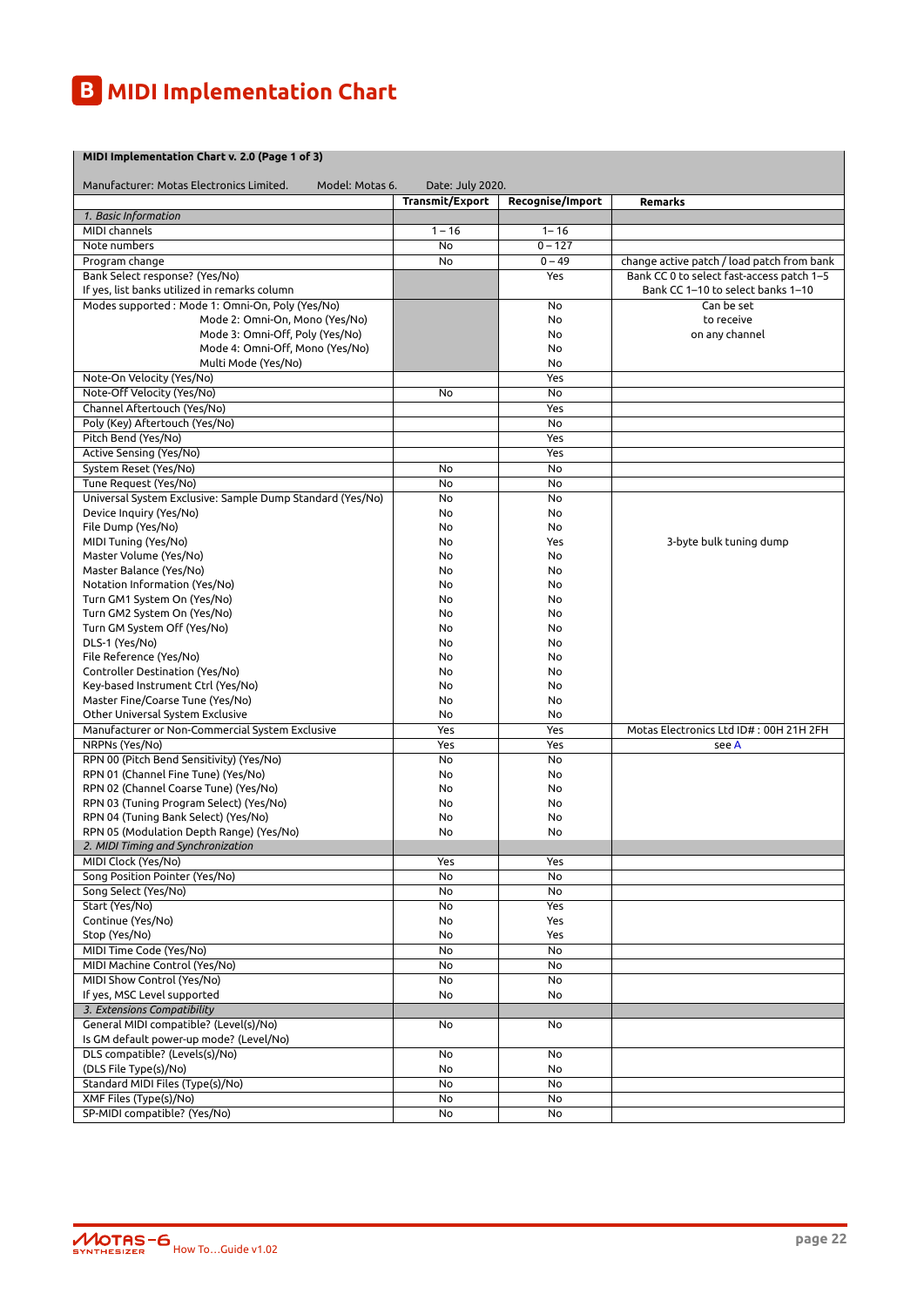| MIDI Implementation Chart v. 2.0 (Page 2 of 3) |  |
|------------------------------------------------|--|
|------------------------------------------------|--|

|                       | Manufacturer: Motas Electronics Limited.  | Model: Motas 6.               | Date: July 2020.        |         |
|-----------------------|-------------------------------------------|-------------------------------|-------------------------|---------|
| Control #<br>0        | <b>Function</b><br>MIDI Bank Select (MSB) | <b>Transmitted (Y/N)</b><br>Υ | Recognised (Y/N)<br>Y   | Remarks |
| 1                     | Modulation Wheel (MSB)                    | $\overline{\mathsf{Y}}$       | Ÿ                       |         |
| $\overline{2}$        | <b>Breath Controller (MSB)</b>            | $\overline{\mathsf{Y}}$       | Ÿ                       |         |
| 3                     |                                           | Y                             | Ÿ                       |         |
| 4                     | Foot Controller (MSB)                     | $\overline{Y}$                | Ÿ                       |         |
| 5                     | Portamento Time (MSB)                     | $\overline{Y}$                | Ÿ                       |         |
| 6                     | Data Entry (MSB)                          | Υ                             | Υ                       | see A   |
| 7                     | Channel Volume (MSB)                      | $\overline{\mathsf{Y}}$       | Ÿ                       |         |
| 8                     | Balance (MSB)                             | Υ                             | Υ                       |         |
| 9                     |                                           | $\overline{\mathsf{Y}}$       | $\overline{Y}$          |         |
| 10                    | Pan (MSB)                                 | Y                             | Υ                       |         |
| 11                    | <b>Expression (MSB)</b>                   | Y                             | Υ                       |         |
| 12                    | <b>Effect Control 1 (MSB)</b>             | $\overline{\mathsf{Y}}$       | $\overline{\mathsf{Y}}$ |         |
| 13                    | <b>Effect Control 2 (MSB)</b>             | Ÿ                             | Ÿ                       |         |
| 14                    |                                           | $\overline{\mathsf{Y}}$       | Ÿ                       |         |
| 15<br>16              | General Purpose Controller 1 (MSB)        | Y<br>Υ                        | Υ<br>Y                  |         |
| 17                    | General Purpose Controller 2 (MSB)        | Υ                             | Ÿ                       |         |
| 18                    | <b>General Purpose Controller 3 (MSB)</b> | $\overline{\mathsf{Y}}$       | $\overline{\mathsf{Y}}$ |         |
| 19                    | <b>General Purpose Controller 4 (MSB)</b> | $\overline{Y}$                | Υ                       |         |
| 20                    |                                           | Y                             | Y                       |         |
| 21                    |                                           | Υ                             | Υ                       |         |
| 22                    |                                           | Υ                             | Y                       |         |
| 23                    |                                           | Υ                             | Υ                       |         |
| 24                    |                                           | Y                             | Υ                       |         |
| 25                    |                                           | $\overline{\mathsf{Y}}$       | $\overline{\mathsf{Y}}$ |         |
| 26                    |                                           | Υ                             | Υ                       |         |
| 27                    |                                           | $\overline{Y}$                | Ÿ                       |         |
| 28                    |                                           | Υ                             | Ÿ                       |         |
| 29                    |                                           | Y                             | Y                       |         |
| 30                    |                                           | Υ                             | $\overline{Y}$          |         |
| 31                    |                                           | $\overline{\mathsf{Y}}$       | Ÿ                       |         |
| 32                    | Bank Select (LSB                          | N                             | N                       |         |
| 33                    | <b>Modulation Wheel (LSB)</b>             | $\overline{Y}$                | Y                       |         |
| 34                    | Breath Controller (LSB)                   | Y                             | Υ                       |         |
| 35                    | Foot Controller (LSB)                     | Ÿ<br>$\overline{\mathsf{Y}}$  | Ÿ<br>Ÿ                  |         |
| 36<br>37              | Portamento Time (LSB)                     | $\overline{Y}$                | Υ                       |         |
| 38                    | Data Entry (LSB)                          | $\overline{Y}$                | Ÿ                       | see A   |
| 39                    | Channel Volume (LSB)                      | Υ                             | Υ                       |         |
| 40                    | Balance (LSB)                             | $\overline{\mathsf{Y}}$       | $\overline{\mathsf{Y}}$ |         |
| 41                    |                                           | Υ                             | Υ                       |         |
| 42                    | Pan (LSB)                                 | $\overline{Y}$                | Υ                       |         |
| 43                    | Expression (LSB)                          | Y                             | $\overline{Y}$          |         |
| 44                    | Effect Control 1 (LSB)                    | Ÿ                             | Ÿ                       |         |
| 45                    | Effect Control 2 (LSB)                    | $\overline{Y}$                | $\overline{Y}$          |         |
| 46                    |                                           | $\overline{Y}$                | $\overline{Y}$          |         |
| 47                    |                                           | $\overline{\mathsf{Y}}$       | $\overline{Y}$          |         |
| 48                    | <b>General Purpose Controller 1 (LSB)</b> | $\overline{Y}$                | $\overline{Y}$          |         |
| 49                    | General Purpose Controller 2 (LSB)        | $\overline{Y}$                | $\overline{Y}$          |         |
| 50                    | General Purpose Controller 3 (LSB)        | Y                             | Y                       |         |
| $\overline{51}$       | <b>General Purpose Controller 4 (LSB)</b> | $\overline{\mathsf{Y}}$       | $\overline{Y}$          |         |
| 52                    |                                           | $\overline{Y}$                | $\overline{Y}$          |         |
| 53                    |                                           | $\overline{\mathsf{Y}}$       | $\overline{\mathsf{Y}}$ |         |
| $\overline{54}$<br>55 |                                           | Y<br>Y                        | $\overline{Y}$<br>Y     |         |
| $\overline{56}$       |                                           | $\overline{Y}$                | $\overline{Y}$          |         |
| 57                    |                                           | $\overline{N}$                | $\overline{\mathsf{N}}$ |         |
| 58                    |                                           | $\overline{\mathsf{N}}$       | N                       |         |
| 59                    |                                           | $\overline{\mathsf{N}}$       | $\overline{\mathsf{N}}$ |         |
| 60                    |                                           | $\overline{N}$                | N                       |         |
| 61                    |                                           | $\overline{N}$                | N                       |         |
| 62                    |                                           | N                             | N                       |         |
| 63                    |                                           | ${\sf N}$                     | N                       |         |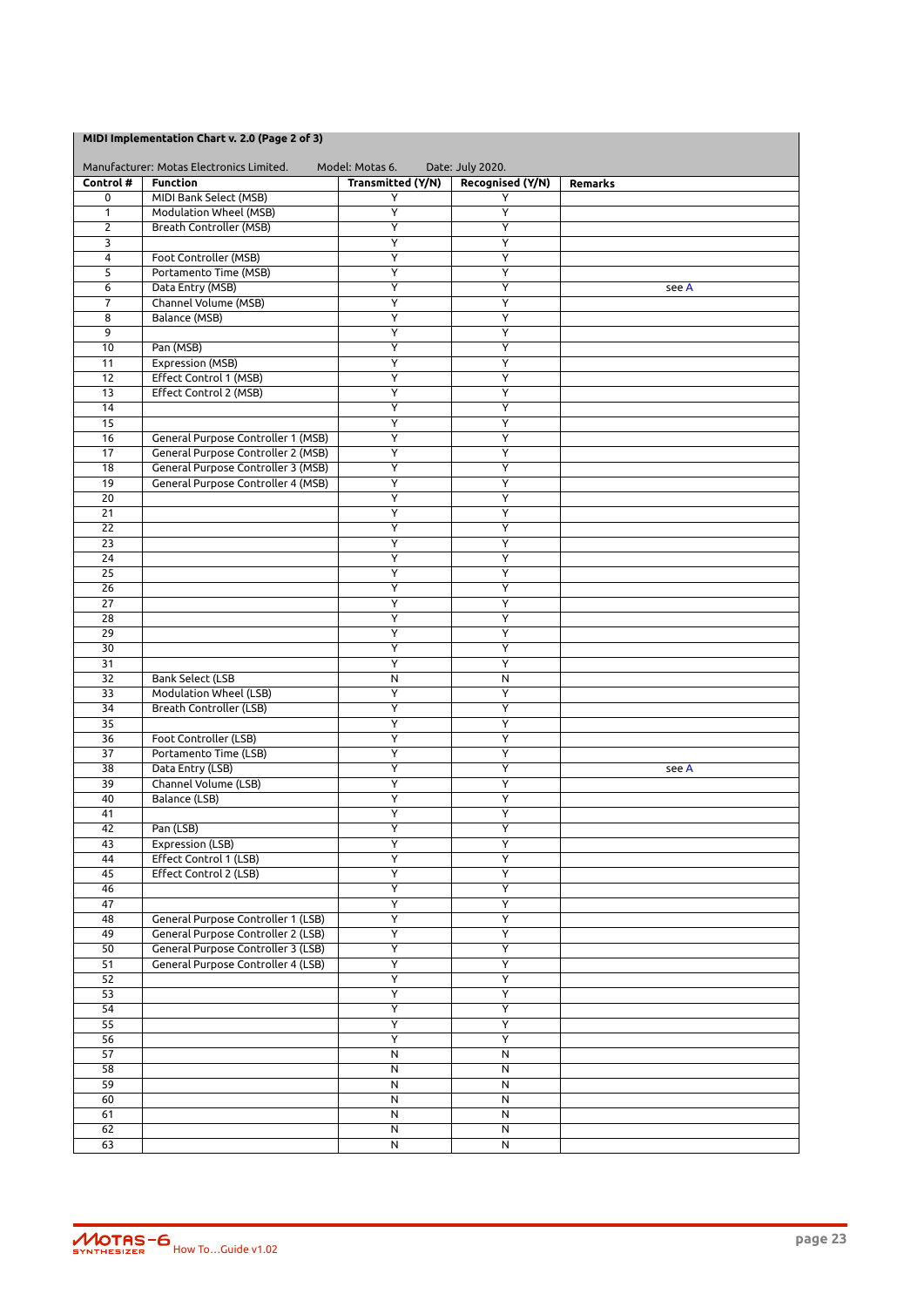|           | MIDI Implementation Chart v. 2.0 (Page 3 of 3)              |                          |                  |                |
|-----------|-------------------------------------------------------------|--------------------------|------------------|----------------|
|           | Manufacturer: Motas Electronics Limited.<br>Model: Motas 6. | Date: July 2020.         |                  |                |
| Control # | <b>Function</b>                                             | <b>Transmitted (Y/N)</b> | Recognised (Y/N) | <b>Remarks</b> |
| 64        | Sustain Pedal                                               | Y                        | Y                |                |
| 65        | Portamento On/Off                                           | Y                        | Y                |                |
| 66        | Sostenuto                                                   | Y                        | Y                |                |
| 67        | Soft Pedal                                                  | Υ                        | Y                |                |
| 68        | Legato Footswitch                                           | Y                        | Y                |                |
| 69        | Hold 2                                                      | Υ                        | Y                |                |
| 70        | Sound Controller 1 (default: Sound Variation)               | Υ                        | Y                |                |
| 71        | Sound Controller 2 (default: Timbre / Harmonic Quality)     | Υ                        | Y                |                |
| 72        | Sound Controller 3 (default: Release Time)                  | Y                        | Y                |                |
| 73        | Sound Controller 4 (default: Attack Time)                   | Y                        | Y                |                |
| 74        | Sound Controller 5 (default: Brightness)                    | Y                        | Y                |                |
| 75        | Sound Controller 6 (GM2 default: Decay Time)                | Y                        | Y                |                |
| 76        | Sound Controller 7 (GM2 default: Vibrato Rate)              | Y                        | Y                |                |
| 77        | Sound Controller 8 (GM2 default: Vibrato Depth)             | Y                        | Y                |                |
| 78        | Sound Controller 9 (GM2 default: Vibrato Delay)             | Υ                        | Y                |                |
| 79        | Sound Controller 10 (GM2 default: Undefined)                | Υ                        | Y                |                |
| 80        | General Purpose Controller 5                                | Y                        | Y                |                |
| 81        | General Purpose Controller 6                                | Y                        | Y                |                |
| 82        | General Purpose Controller 7                                | Y                        | Y                |                |
| 83        | General Purpose Controller 8                                | Y                        | Y                |                |
| 84        | Portamento Control                                          | Υ                        | Υ                |                |
| 85        |                                                             | Y                        | Y                |                |
| 86        |                                                             | Y                        | Y                |                |
| 87        |                                                             | Y                        | Y                |                |
| 88        |                                                             | Υ                        | Y                |                |
| 89        |                                                             | Y                        | Y                |                |
| 90        |                                                             | Y                        | Y                |                |
| 91        | Effects 1 Depth (default: Reverb Send)                      | Y                        | Y                |                |
| 92        | Effects 2 Depth (default: Tremolo Depth)                    | Y                        | Y                |                |
| 93        | Effects 3 Depth (default: Chorus Send)                      | Υ                        | Y                |                |
| 94        | Effects 4 Depth (default: Celeste [Detune] Depth)           | Y                        | Y                |                |
| 95        | Effects 5 Depth (default: Phaser Depth)                     | Y                        | Y                |                |
| 96        | Data Increment                                              | Υ                        | Y                |                |
| 97        | Data Decrement                                              | Y                        | Y                |                |
| 98        | Non-Registered Parameter Number (LSB)                       | Υ                        | Υ                | see A          |
| 99        | Non-Registered Parameter Number(MSB)                        | Y                        | Υ                | see A          |
| 100       | Registered Parameter Number (LSB)                           | Y                        | Y                | see A          |
| 101       | Registered Parameter Number(MSB)                            | Y                        | Y                | see A          |
| 102       |                                                             | Υ                        | Y                |                |
| 103       |                                                             | Y                        | Y                |                |
| 104       |                                                             | Υ                        | Y                |                |

105 | Y Y Y 106 | Y Y Y Y 107 | Y Y Y 108 | Y Y Y Y 109 | Y Y Y 110 | Y Y Y 111 | Y | Y 112 | Y Y Y 113 | Y Y Y 114 | Y | Y 115 | Y | Y 116 | Y Y Y Y 117 | Y | Y 118 | Y Y Y Y